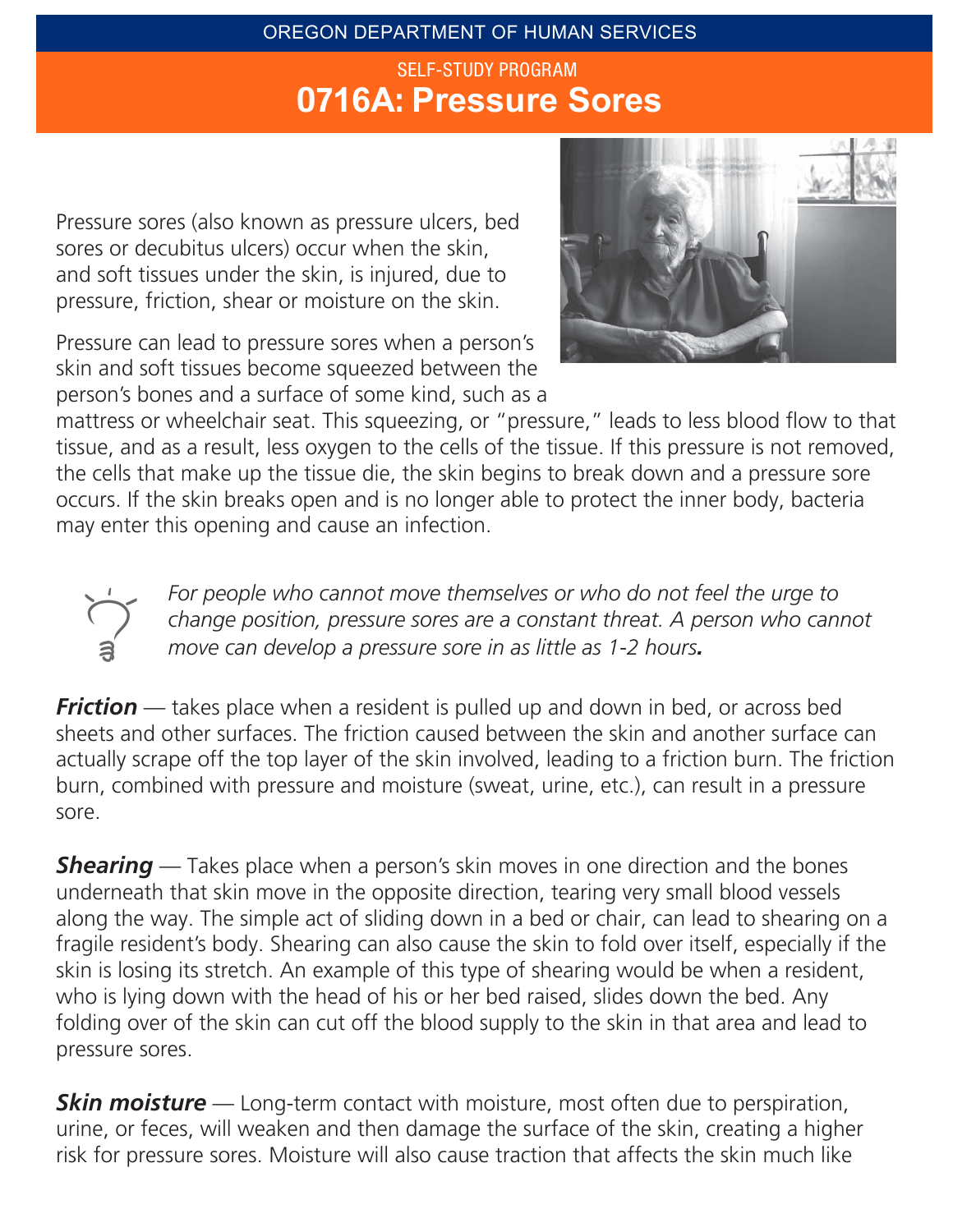pressure does. Traction occurs when the resident's moist skin sticks to something, a bed sheet for example, and then is pulled when the person is moved. Blood flow is reduced to the area and this can lead to pressure sores.

**Pressure sores can lead to** large sores, infections, severe pain, itching, long hospitalizations and even death. They can be costly to treat and slow to heal. There are four locations on a person's body that are the most likely to develop pressure sores: the tailbone, the heel, the hip, and the buttocks.



*As a care provider, you are responsible for the well being of the residents in your care. Pressure sores are preventable with quick response from you, if you see a change in, or breakdown of, a resident's skin.*

## **People who are at-risk for pressure sores**

Residents with one or more of the following issues are at high risk for pressure sores:

- Help needed with moving arms, legs, or body; turning in bed, and/or changing position when sitting (as with paralysis, coma, intense illness, injury or sleepiness brought on by medication). People living with spinal cord injuries are at greatest risk for pressure sores.
- Not having control over bowel movements and/or urination. Continual moisture can irritate or soften skin and make it more likely to break down, leading to pressure sores. Bacteria from fecal matter can cause serious infections and lead to life-threatening complications. Even those residents with above normal perspiration can be at risk for pressure sores if they are not kept clean and dry.
- Serious weight loss, that results in loose skin; or those who are very overweight. Residents with either situation may have skin folds that can lead to pressure sores.
- Eating less than half of the meals/snacks served and/or not eating a healthy diet with enough protein. Poor nutrition can lead to unhealthy skin and slow healing. A resident with a poor diet, especially one lacking protein, zinc and vitamin C, is at higher risk for developing pressure sores. A resident with a poor diet is also more likely to have re-occurring pressure sores and more severe infections than are people with healthier diets.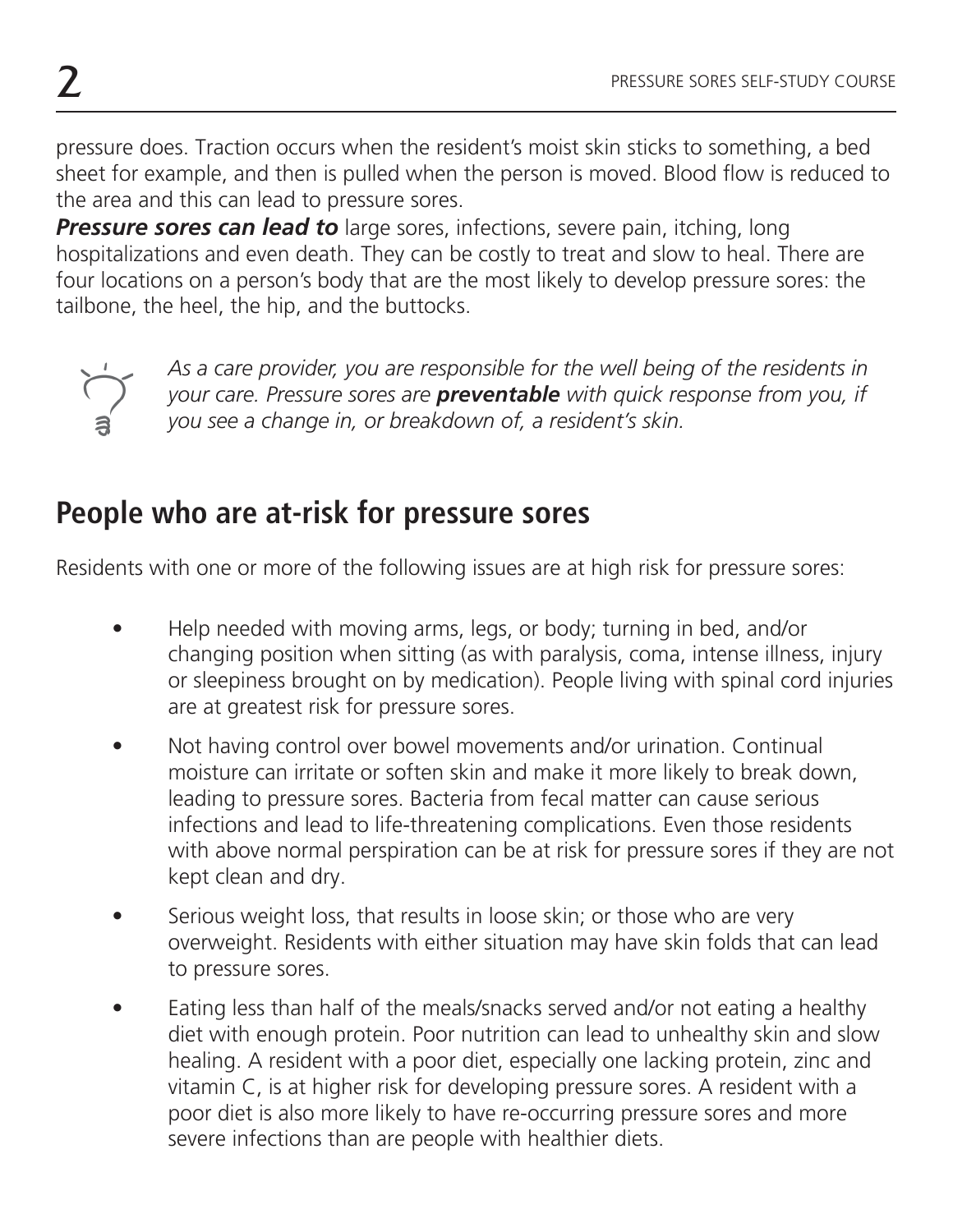- $\bullet$  Lack of fluid has been shown to double the risk of pressure ulcers. Dehydration results in a loss of padding over bony points in the body, such as the tailbone and ankles, etc.
- Discolored, torn or swollen skin over bony areas. Wounds are always changing and it is important to keep an eye on *anything* changing in or on a resident.



- Some older residents have thinner, less elastic skin that injures easily. Even with the best nutrition and good overall health, an older adult's wounds will heal more slowly, simply because the repair rate of cells declines with age.
- Smoking decreases blood flow to the skin. Smokers have a higher risk of developing pressure sores than nonsmokers, and they tend to develop more severe wounds that heal slower. Nicotine weakens circulation of the blood and reduces the amount of oxygen in the blood as well. The risk for developing a pressure sore grows with aging and number of cigarettes smoked.
- More than one illness or health condition occurs at the same time, such as diabetes and a stroke, or cancer and pneumonia, for example. Certain health problems such as diabetes and diseases of the heart have an effect on blood circulation, so parts of the body may not receive the blood it needs, increasing the risk of skin cell damage. A fever may also put extra strain on areas of the skin that are already at risk for pressure sores.
- Prior history of pressure sore. If a resident has had a pressure sore that has healed, he or she is likely to have that healed spot open again. The scar tissue from the earlier pressure sore will never be as strong as the unbroken skin on the resident.
- Decreased ability to sense what is happening around oneself, or the inability to respond to the environment, is a known cause of pressure sores. This loss of awareness is usually due to a spinal cord injury or a disease. Also, a failure to feel pain means the resident is not aware when he or she is uncomfortable and needs to change position, or has a pressure sore forming. For example, if a resident rubs his or her knees together and can not feel it, he or she will likely form pressure sores in that area.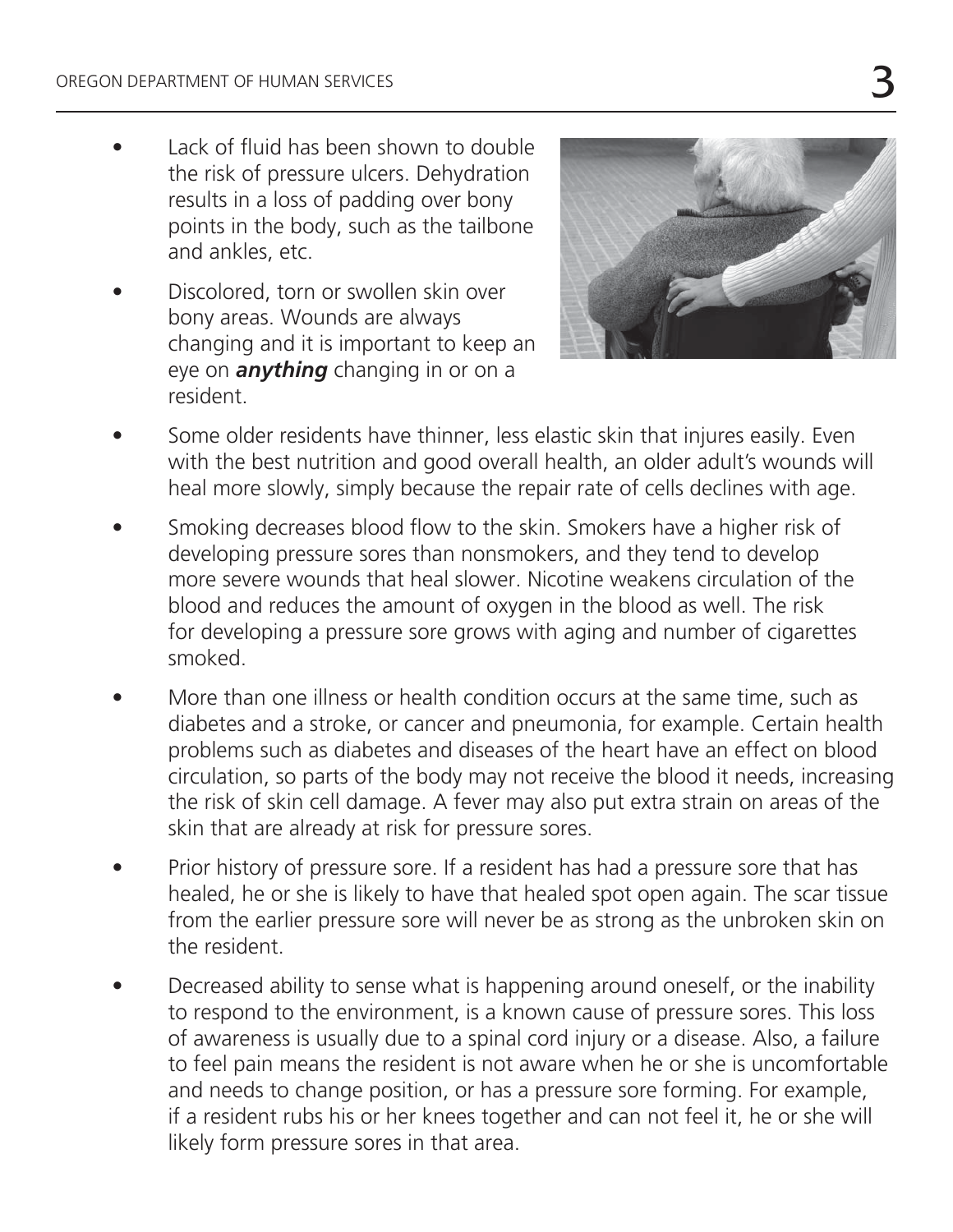- Residents who are less aware mentally due to disease, trauma or medications are often at higher risk for pressure sores.
- Residents are also at higher risk if their caregivers are not educated about the causes of pressure sores or not watchful in checking for a change in the skin that could quickly become a pressure sore. The following caregiver issues can put a resident at higher risk for pressure sores:
	- » Inability to identify risk;
	- » Lack of pressure sore prevention education for the staff;
	- » Poor resident handling practices that put residents at risk for pressure sores;
	- » Medication use by residents is not satisfactorily monitored or responded to by staff, in order to remove the second hand risk for pressure sores; or
	- » Meals are not well balanced, leading to a need for good nutrition in frail residents, especially those with high potential for pressure sores.



*It is necessary for care providers to make daily inspections of the skin of those residents who are at-risk for pressure sores. A person who cannot move can develop a pressure sore in as little as 1-2 hours.*



If you see that a resident in your care is beginning to develop a pressure sore, and the sore **does not improve within the first day**, DO NOT WAIT! *Contact the resident's health care provider immediately!* 

# **The make-up of skin**

The following drawing of a section of human skin shows the various pieces that make up this part of our body. As you will see as you look at the drawings that follow this one, a great deal of damage can occur due to pressure sores, and this damage can occur quickly.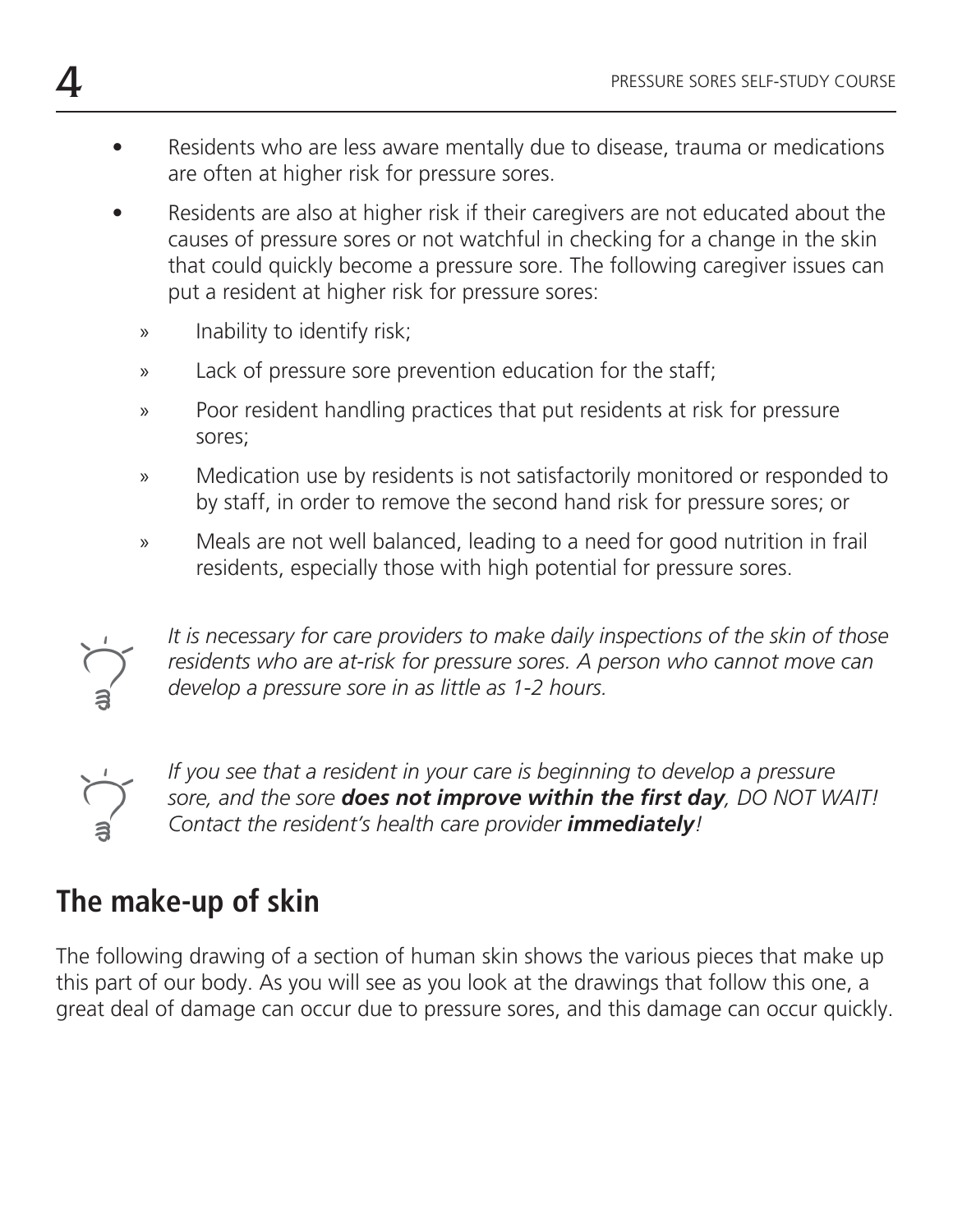

Used with permission from Northwest Regional Spinal Cord Injury System, Department of Rehabilitation Medicine, University of Washington.

## How are the stages of pressure sores identified?

Pressure sores are categorized within four stages of seriousness, based on the amount of tissue, bone and muscle that is damaged, as seen below. Pressure sores can differ in size, shape and how they appear on the surface.

**STAGE I.** 



Used with permission from Northwest Regional Spinal Cord Injury System, Department of Rehabilitation Medicine, University of Washington.

A Stage I pressure sore is itchy, painful, tender and warm to the touch. The first symptom — your best warning signal — is a reddened area on the skin. It may look like a bruise with the skin's surface being either spongy or firm to the touch. You can check for damage to the area by pressing on the area very gently and then letting go. If the skin returns to a normal color within about 15 minutes, the resident's skin is not damaged at this time. But, this does not mean that you should not be concerned. Although you will not see breaks or tears in the skin at this point, the entire area will be at high risk of further breakdown.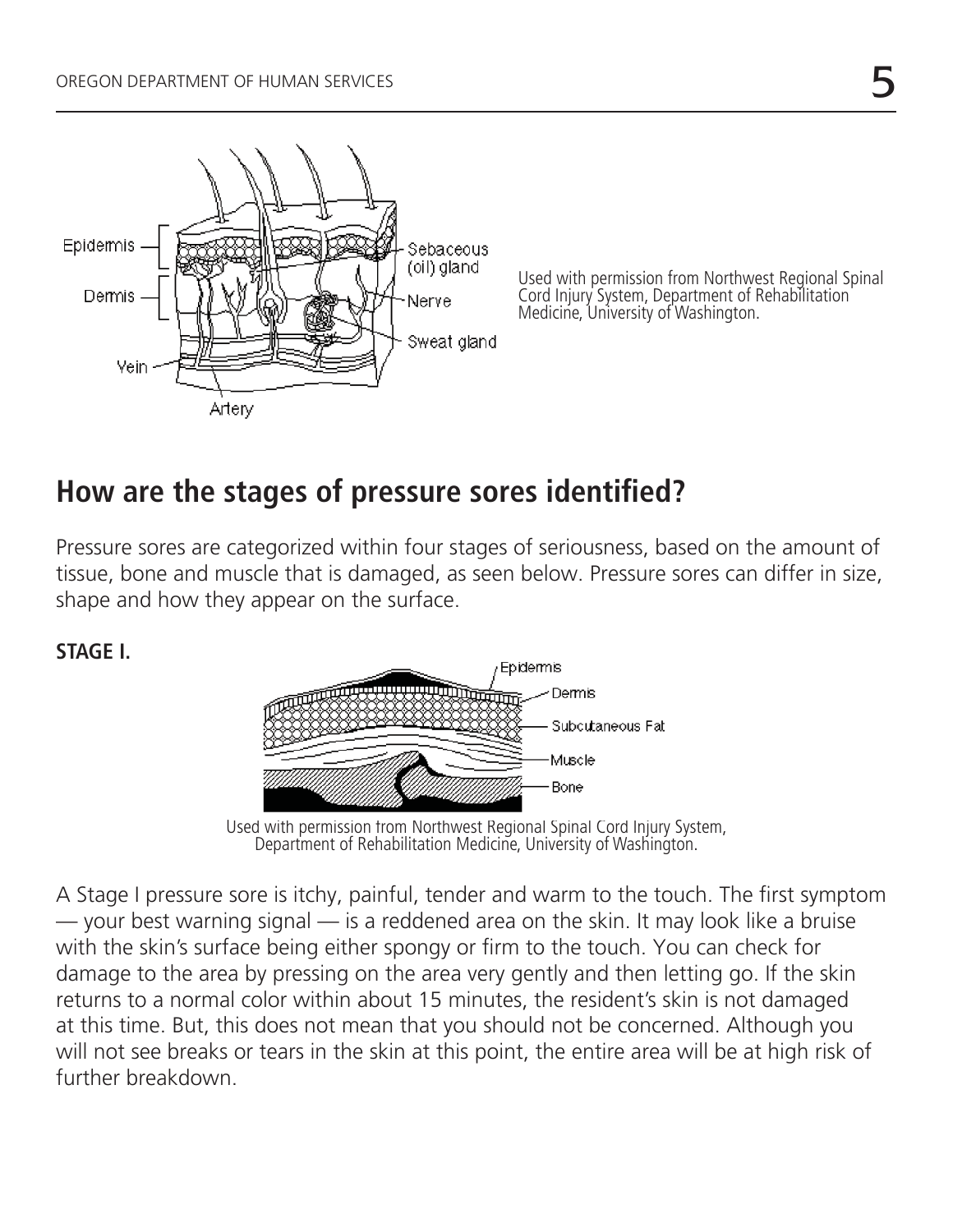*Pressure sores in Stage I are more difficult to see on residents with darker colored skin. Care providers should watch for purplish, bluish, flakey or* ashen areas on the skin that are confined to a small area; heat (if skin tissue *becomes damaged, the heat will be replaced by coolness); swelling; and*  firmness of the skin tissue. Be sure to compare the area of concern with the bordering or normal looking skin on the resident's body. A flashlight can be *useful in determining pressure sores on darkly colored skin because the extra*  light can help a care provider see color differences that are not visible in *normal light.* 

Pressure sores can be difficult to spot in the early stages, so use your eyes, hands and ears. Along with evaluating the color of the skin in the area of concern, watch for rashes, cuts, bruises, scrapes or indentations from seams or elastic binding. Check also for blisters, bumps, insect bites, dry flaky skin or pimples. As noted before, use a gentle touch to help detect pressure sores, especially over bony areas and when dealing with dark skin. Is the area boggy? Is it stiff? Is there a thickening or change in texture? Is it warm? Is it cooler? More importantly, *is it different from yesterday*? Also, be sure to listen to the resident, especially if he or she is telling you that he or she is not comfortable in some way. Reported pain can lead us to pressure sores. If the resident is in pain, especially if he or she says the pain is on his or her heel or elbow, *pay attention.* Itchiness might also lead you to a developing sore.

#### **STAGE II.**



Used with permission from Northwest Regional Spinal Cord Injury System, Department of Rehabilitation Medicine, University of Washington.

In a Stage II pressure sore, the epidermis, or outer skin, will break open, wear away, or form an area that is painful and tender. The sore will often look like an abrasion, a blister or a shallow crater. There may be drainage and the tissue surrounding the break will often be pale, red or swollen. In this stage, the sore can expand into the deeper layers of skin. Some skin may be damaged beyond repair or die at this stage, but if treated promptly, the Stage II sore will heal without problem.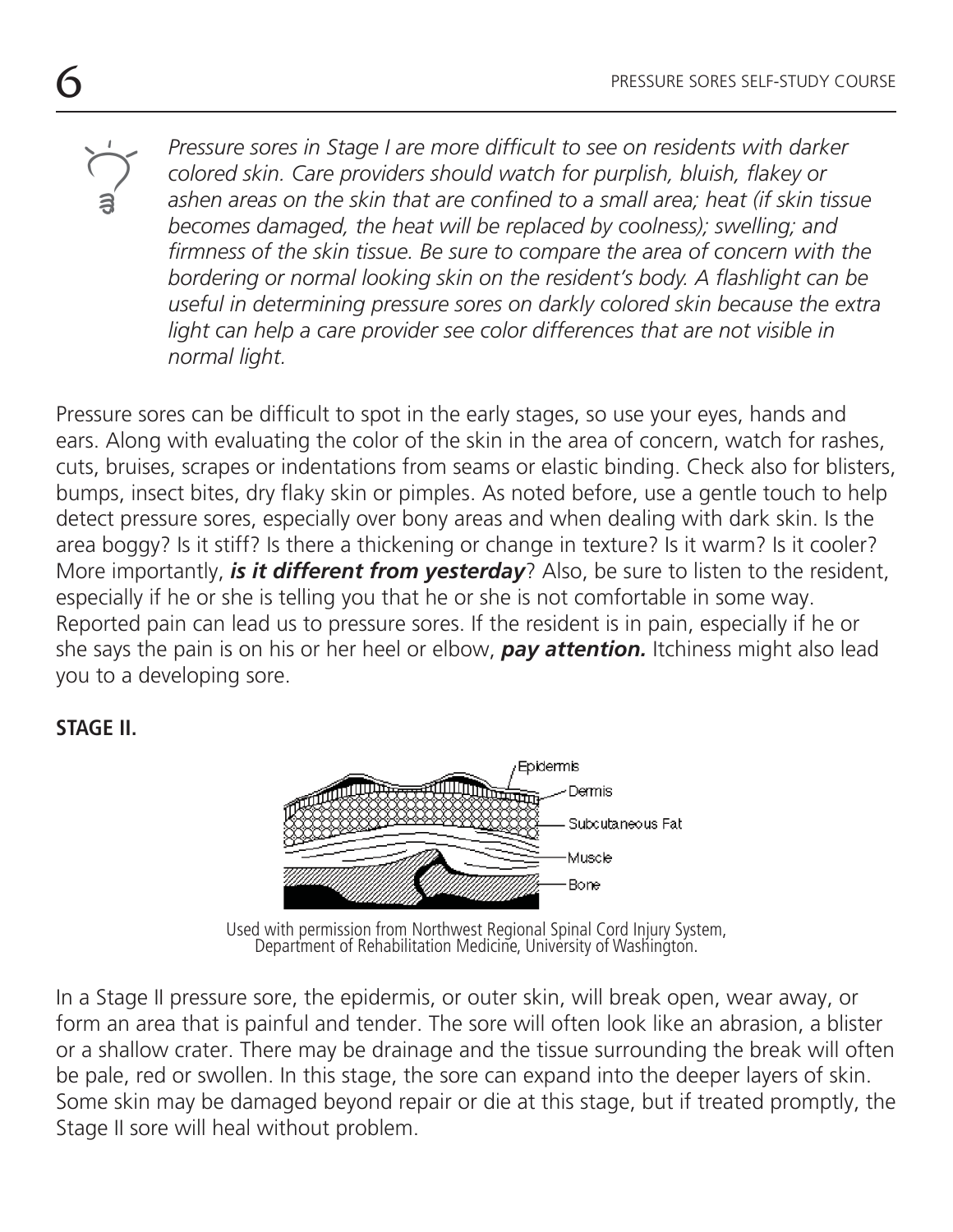#### **STAGE III.**



Used with permission from Northwest Regional Spinal Cord Injury System, Department of Rehabilitation Medicine, University of Washington.

In Stage III, the pressure sore extends from the epidermis into the dermis and the subcutaneous fat layers beneath, forming what looks like a small crater. The risk for infection is high. Foul smelling drainage may be noticed, as will dead skin and tissue.

#### **STAGE IV.**



Used with permission from Northwest Regional Spinal Cord Injury System, Department of Rehabilitation Medicine, University of Washington.

In Stage IV, the pressure sore is at its most serious. There will be a large loss of skin at the pressure sore site, along with damage to the muscle, bone, tendons and joints underneath. Foul smelling drainage is quite possible and deep tunnels may be noted. There may also be serious complications for the resident at this point, such as infection of the bone (osteomyelitis), or infection of the blood (sepsis), if not treated properly. It is very difficult to heal Stage IV pressure sores.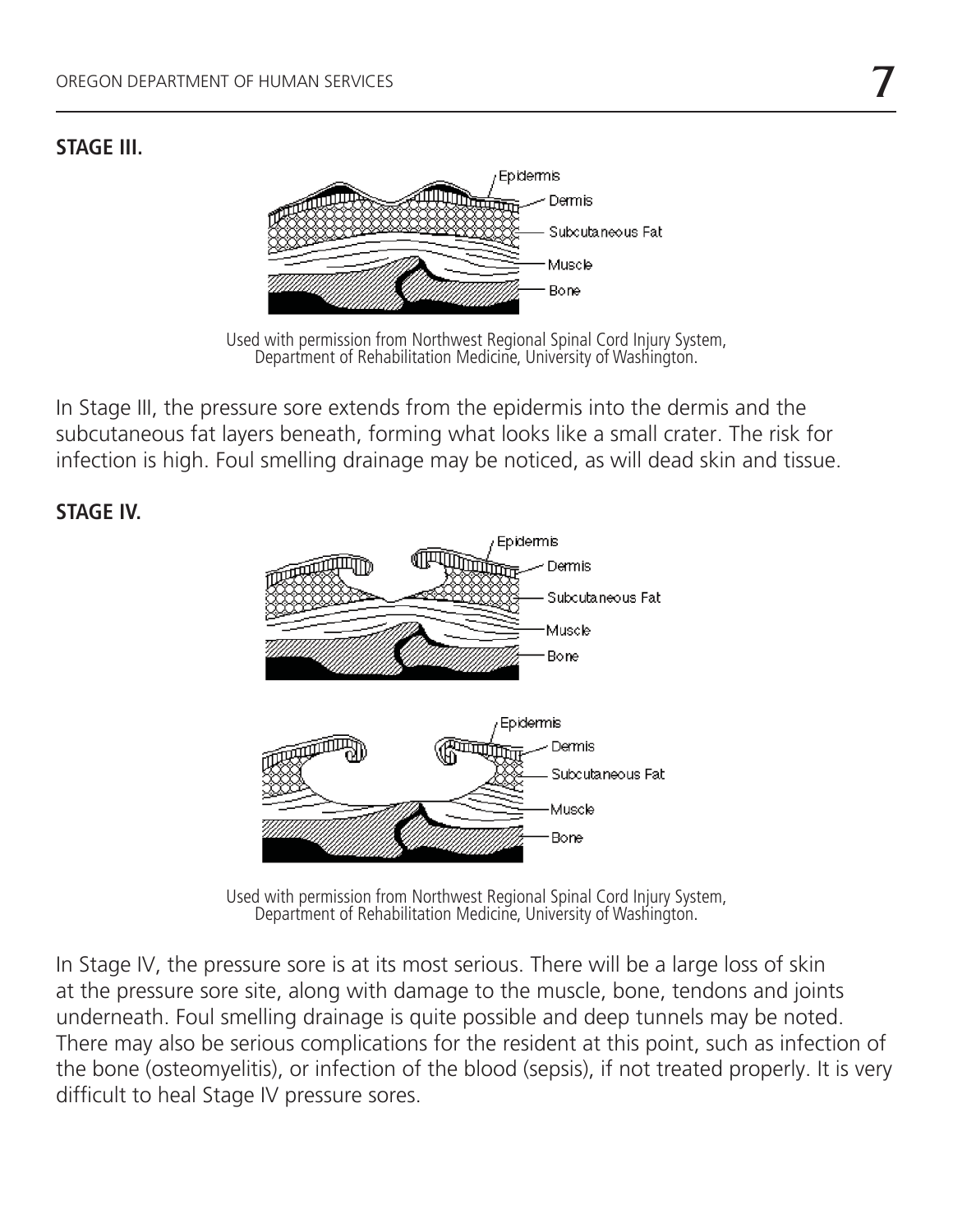## **Typical locations of pressure sores**

As noted above, pressure sores tend to be found where a person's skin and soft tissues becomes squeezed for a period of time between the person's bones and a surface of some kind, such as a mattress or wheelchair seat. The following illustrations show locations on a body where pressure sores are often found.

#### **WHEN A RESIDENT IS PRIMARILY BED-BOUND**



Used with permission from L D H P Medical Review Services Corp. 4801 Montano Road N. W., Suite A-6 - PMB 145, Albuquerque, New Mexico 87120, Telephone (505) 890-8105, Toll free: (877) LDHP-MED or (877) 534-7633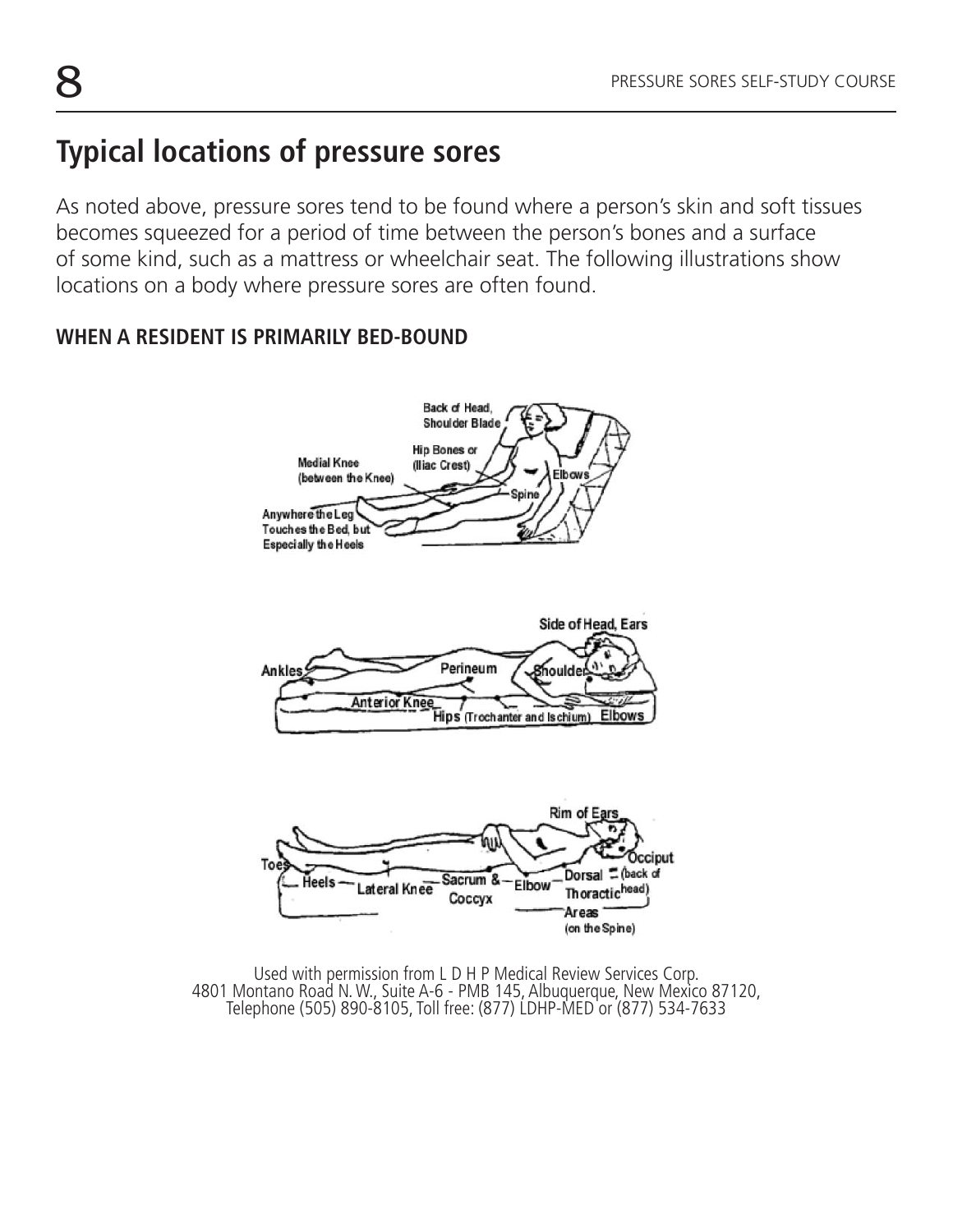According to information from the Mayo Clinic, if a resident is bed-bound, watch for pressure sores in any of these areas:

- The back or sides of the head;
- The rims of his or her ears;
- The shoulder or shoulder blades;
- The hipbones, lower back or tailbone; and
- The backs or sides of the knees, heels, ankles and toes.

#### **WHEELCHAIR-BOUND RESIDENTS**



Used with permission from L D H P Medical Review Services Corp. 4801 Montano Road N. W., Suite A-6 - PMB 145, Albuquerque, New Mexico 87120, Telephone (505) 890-8105, Toll free: (877) LDHP-MED or (877) 534-7633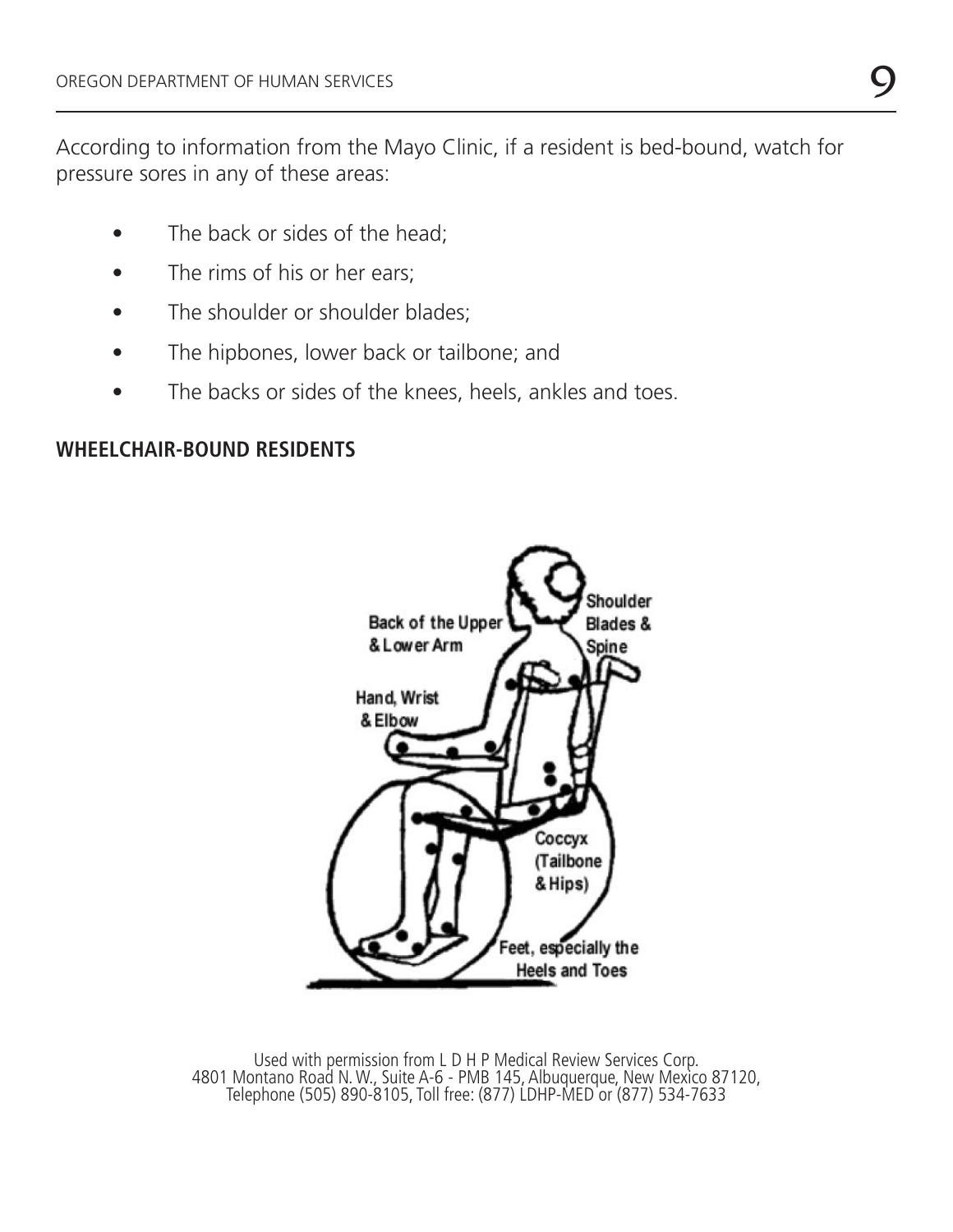Again according to information from the Mayo Clinic, residents who use wheelchairs are more likely to develop pressure sores on:

- Their tailbone or buttocks;
- Their shoulder blades and spine; and
- On the backs of their arms and legs, especially where they rest against the chair.

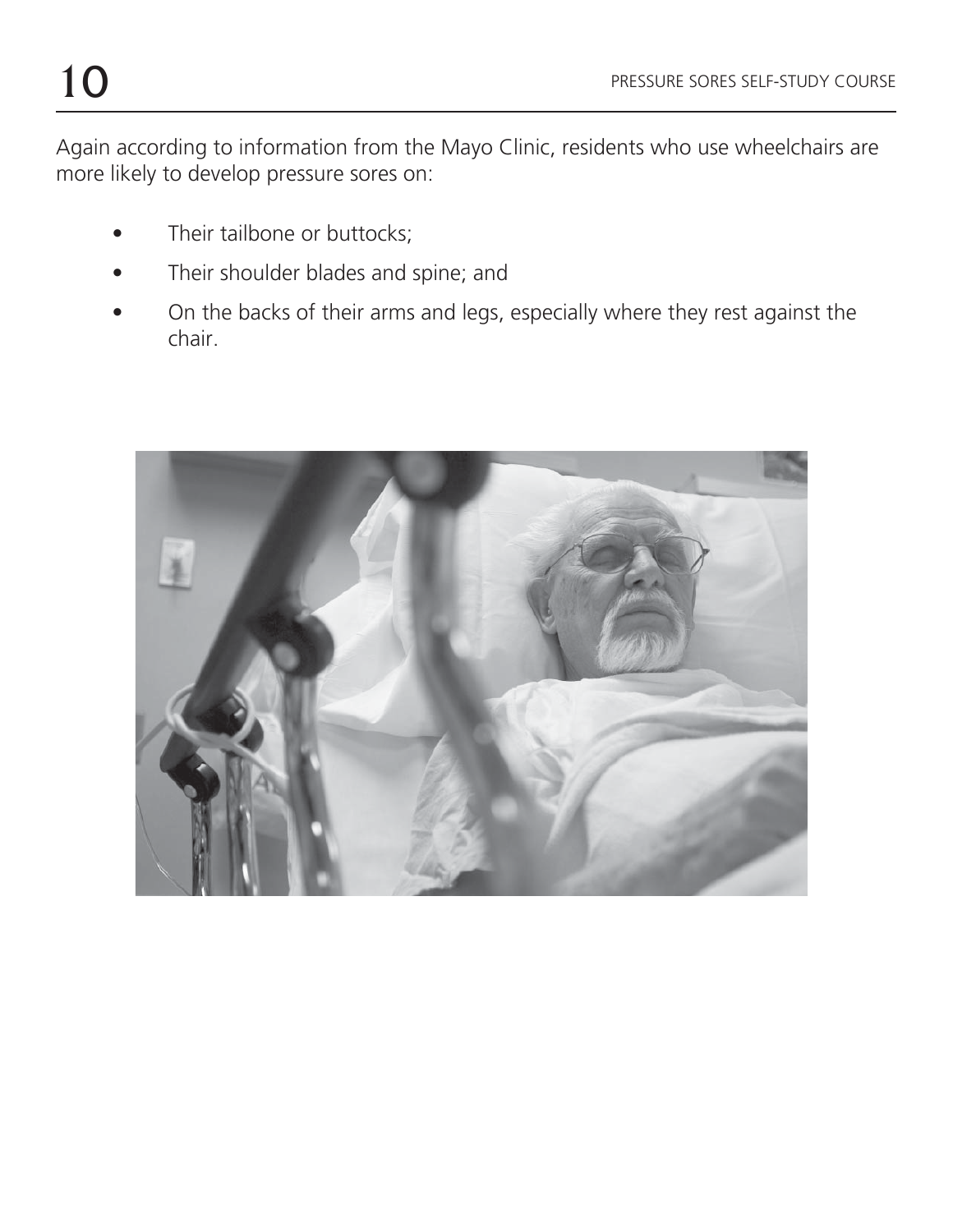### **Preventing pressure sores**



*Pressure sores are easier to prevent than to treat, but that doesn't mean that prevention is easy or uncomplicated. Although wounds can develop in spite of the very best care, it is still possible to prevent them and prevention should be the goal.*

The following care should be provided to prevent the development of pressure sores:

1. **Inspect the bed- or chair-bound resident's skin daily,** especially around bony areas that stick out slightly below the skin.

In areas where the resident's sense of feel may be reduced, like on the feet of a diabetic, daily skin inspection is of high importance. Make this inspection part of the daily routine, such as after the resident's shower, while changing clothes in the morning, or in the evening while helping the resident get ready for bed.

Bruises or scrapes can occur from bumps, falls, crashing feet into doors or walls, or dragging a resident's buttocks while transferring from one surface to another. If the resident has little to no feeling in his or her buttocks, heels or ankles, for example, the resident may not realize that an injury has occurred. Add to this the possibility that the resident's blood flows at a slower rate than normal, so he or she does not heal as quickly as he or she used to and you have the ingredients for a pressure sore.

Be especially watchful of residents with spasticity issues. Spasticity may cause a resident's arms and/or legs to bump uncontrollably against an object, or to fall off his or her armrest or footrest and be injured. Spasms may cause the resident's skin to rub against the sheets on his or her bed, for example, leading to open sores.

Consider knit leggings as skin protectors for your residents. Depending on the resident, they can be used for arms and/or legs. You can also use sweaters on residents who need to have their arms covered in order to protect their fragile skin.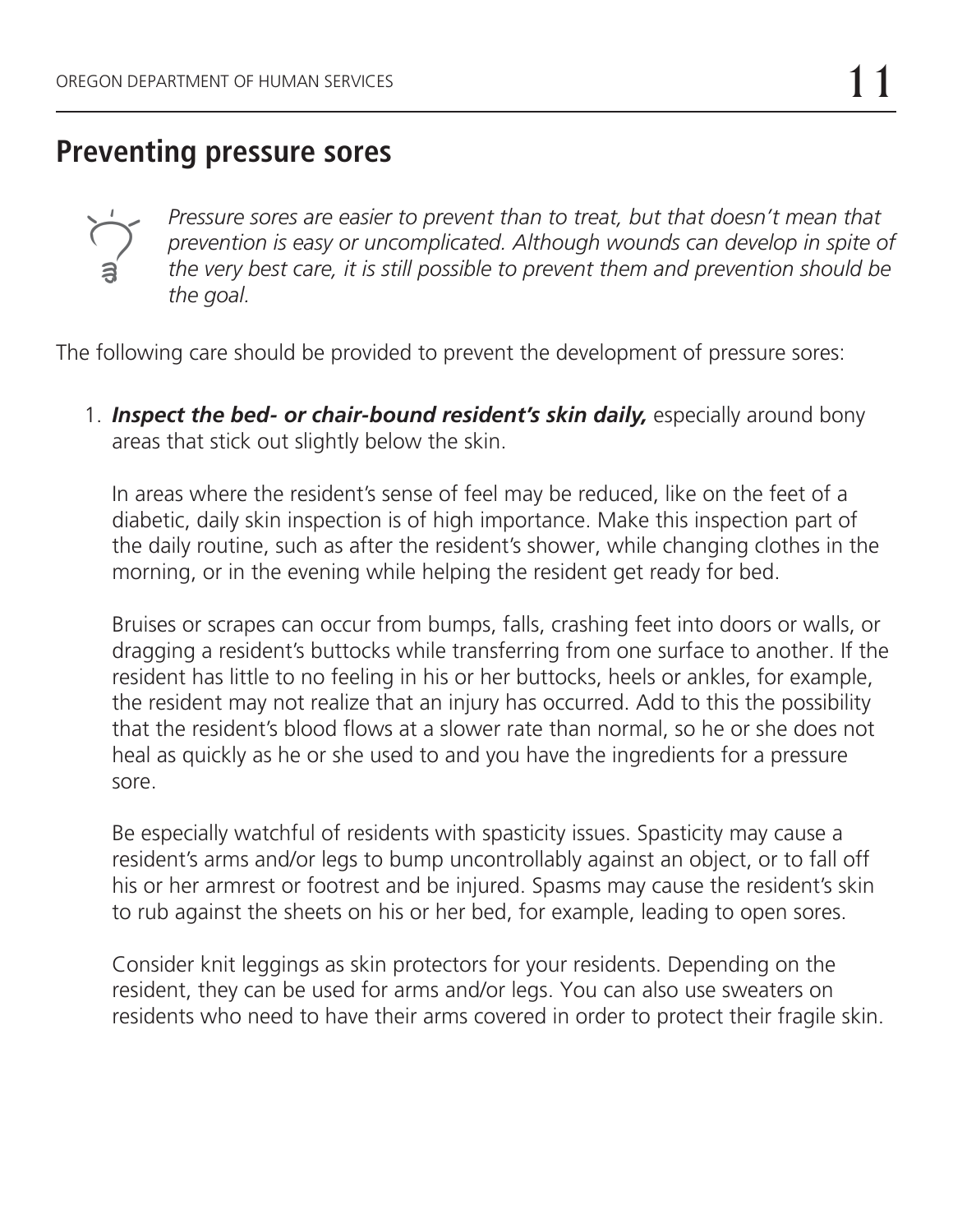#### 2. *Relieving pressure to prevent pressure sores*

It is important to keep the resident's blood flowing to all areas of his or her skin to reduce the development of pressure sores. One important way to do this is to make up a written "turning schedule" or a "turn clock" (with position changes written next to the times for the resident to be repositioned). Kitchen timers work well as turn clocks.



If the resident is *bed-bound,* follow these guidelines:

- » If the resident is *bed-bound*, but can move his or her body both easily and often, just monitor the resident to make sure that he or she has moved into a new position every *three to four hours*.
- » If the resident is bed-bound, but can only move his or her arms and legs, and not his or her body, you and or your staff should make sure to move him or her every *two* hours.
- » If the resident is unable to move any part of him or herself, turn him or her every *two hours*, or more often as directed by the doctor. This resident may also need to use a therapeutic pressure management mattress to prevent pressure sores. A resident who uses a therapeutic pressure management mattress, however, should still be turned and repositioned on a regular schedule.
- » You can also use positioning devices such as foam wedges or pillows to keep residents in a 30-degree inclined position when repositioned to either side. Check with a contract nurse or the resident's doctor for instructions on the correct way to use these devices.
- » Pad the bony parts of the resident's body. Pillows placed between the legs, behind the back, and underneath each arm can help maintain a pressure relieving position. A pillow between the knees can also increase airflow between the legs. If the resident has trouble staying on his or her sides, use foam wedges to help hold positions.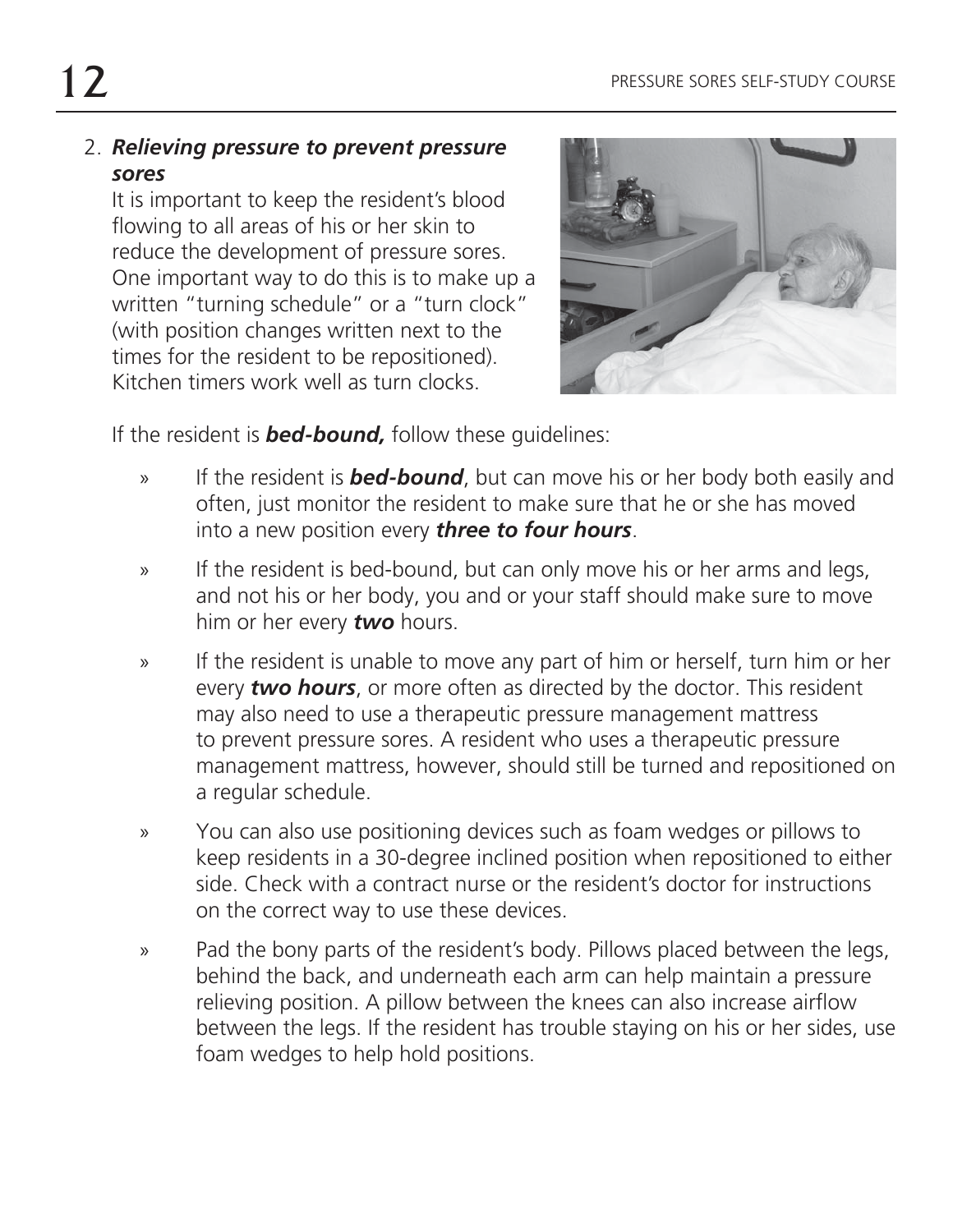- » Keep the *bottom sheet* on the resident's bed pulled tight, to prevent wrinkles in the sheets that can cause pressure sores on the resident's skin. Make sure the *top sheet* is *not tucked in tight* at the bottom of the bed, or around the resident, to help prevent the development of pressure sores.
- » Reposition bed-bound resident(s) even during the night, if they cannot move themselves. Discuss this with the resident's doctor, so you know how often the doctor wants the resident repositioned.
- » Lifting devices, such as trapezes or bed linen, can lessen the friction that can occur when moving residents from their beds. If a lifting device is used, make sure that you know the proper way to use it *before* you use it with a resident.
- » Sprinkle the residents' sheets with cornstarch to reduce friction, but make sure the cornstarch does not make residents' skin too dry. If the cornstarch dries out the residents' skin, stop using it.
- » Use a turning sheet when repositioning. Do not drag the resident. Again, make sure you are shown the correct way to use the turning sheet *before* using it with a resident.
- » The heel is at high risk for pressure sores because it has very little padding between the bone and the skin with which to absorb pressure from the bed. *(See more on how to protect the residents' heels below.)*

If the resident is in a *wheelchair*, follow these guidelines:

» If the resident is unable to move him or herself while in a wheelchair, design a timetable for repositioning this person every 15 - 30 minutes.



- » Never position the resident's body to that he or she is sitting directly on a pressure sore.
- » Make sure that the resident's wheelchair cushion is positioned correctly in the wheelchair and is working properly. The resident should always sit on his or her wheelchair cushion when using the wheelchair.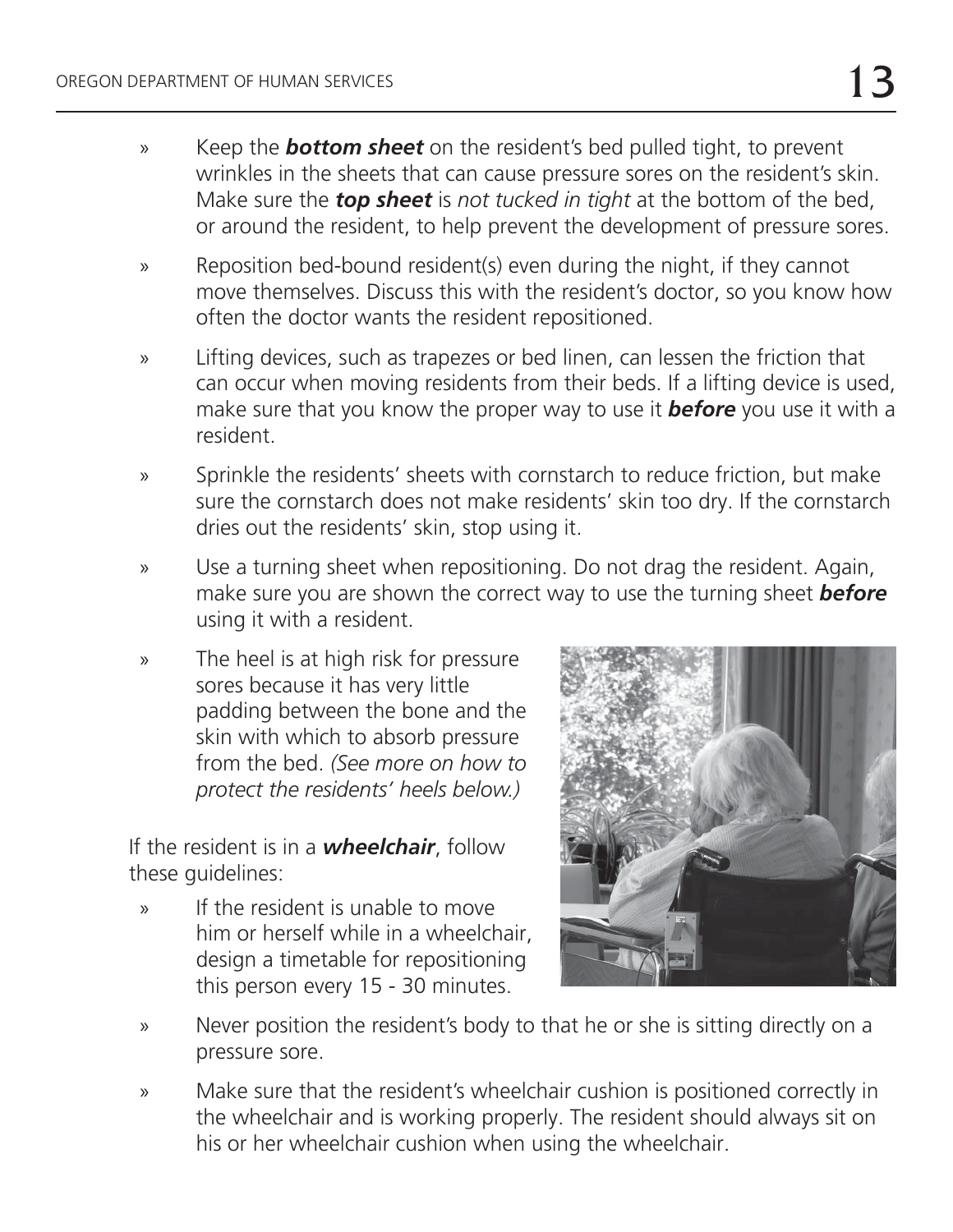- » For residents who are able to move themselves while in a wheelchair, remind them to shift, or reposition, their weight every 15 minutes. One way to do this, called the "forward lean" (e.g. bringing one's chest towards one's knees/lap), is the most effective and easiest way of shifting one's weight while in a wheelchair.
- » Assess postural alignment, distribution of weight, balance, stability, and pressure reduction capabilities of all seating surfaces used by residents (wheelchair, recliner, dining chair, etc.)
- » Keep the top of the resident's thighs horizontal to the ground and his or her ankles in a comfortable position on the floor or footrest of the wheelchair. Also rest the resident's elbows, forearms, and wrists on the wheelchair's arm supports.

# **Sitting or lying on a hard object**

Sitting or lying on a hard object can lead to a pressure sore. The list below contains examples of objects to watch out for:

- Safety pins
- Curlers or bobby pins
- Buttons on mattresses
- Buttons on jeans or slacks
- Bulky seams
- Objects placed in pants' pocket(s)
- Catheter connectors
- Catheter clamps
- Wrinkled bed sheets
- Crumbs in the resident's bed

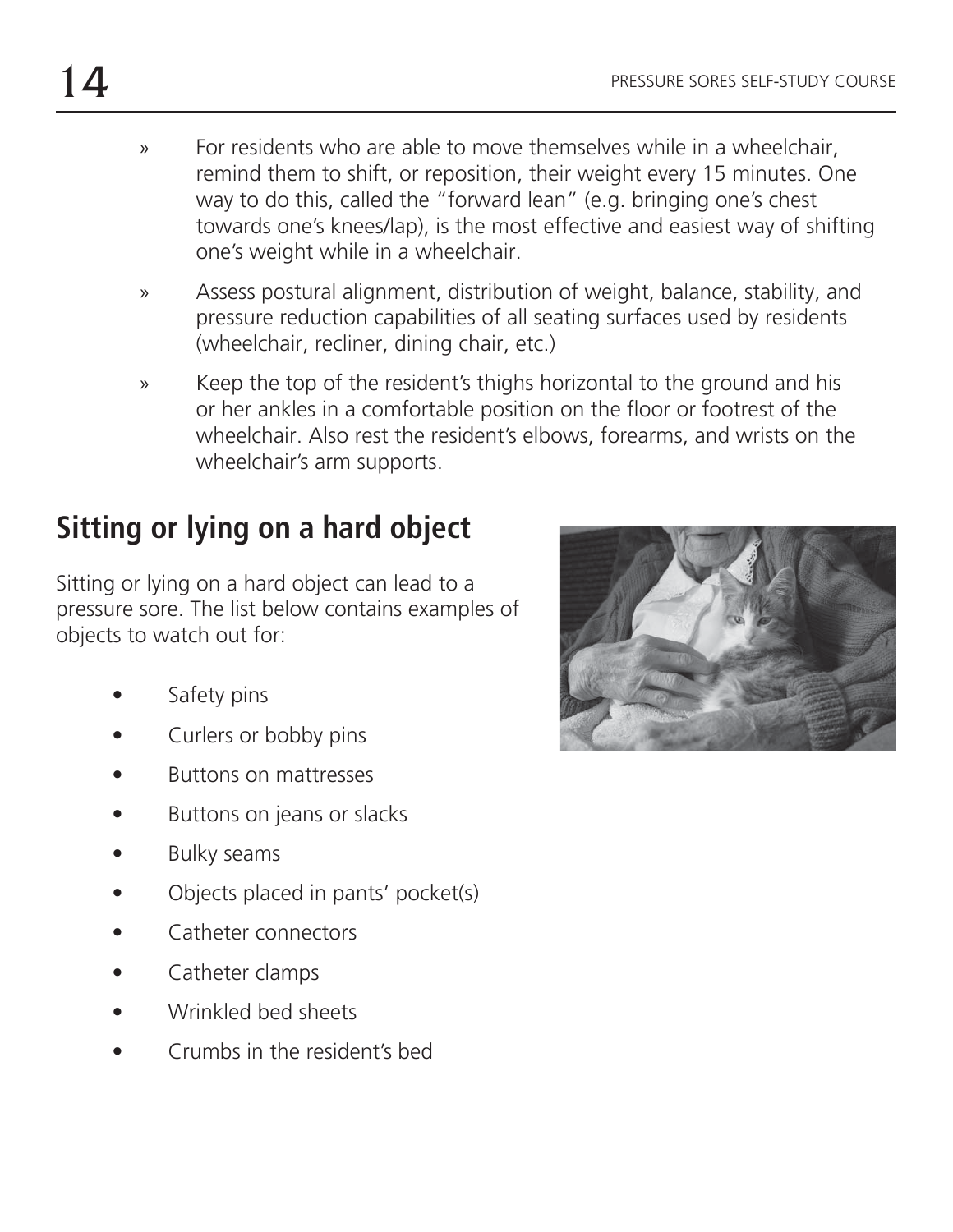#### **SHEAR**

- Raise the head of a resident's bed as little as possible to avoid shearing; while keeping in mind other medical conditions the resident may have. A 30-degree elevation or lower is suggested.
- If the head of the resident's bed is raised higher than 30 degrees, keep a close eye on the skin located on the resident's tailbone. After elevating the head of the bed, gently lift the resident's body away from the surface of the bed to free any skin tension that might have been created and to reduce any shearing forces.
- If the head of the bed needs to be higher during mealtime, place pillows or foam wedges at the resident's hips and shoulders to keep up the resident's placement in the bed.
- Use transfer methods that lessen shear (e.g., nylon sliders, transfer board, trapeze, mechanical lifts). Avoid leaving slings under the resident.

#### **FRICTION**

Friction burns happen when soft surfaces, like skin, rub against harder or rougher surfaces, like a sheet. As described above, do not drag a resident across sheets or other surfaces.

- Protect the residents' heels from friction burns (e.g. using clear films, socks, pillows, foam blocks, heel booties, etc.).
- Examine the residents' heels every day.
- Gently use a non-alcohol based moisturizers on the residents' heels twice a day.
- Ask the resident's doctor about a prescription for a clear, film bandage for the resident's heels if they begin to show reddened friction or pressure sore areas.
- Have the resident wear padded, properly fitting, tennis shoes during wheelchair use. Be sure the shoes do not rub on the resident's feet.
- When turning bed-bound residents, make sure to reposition the resident's heels to avoid friction burns.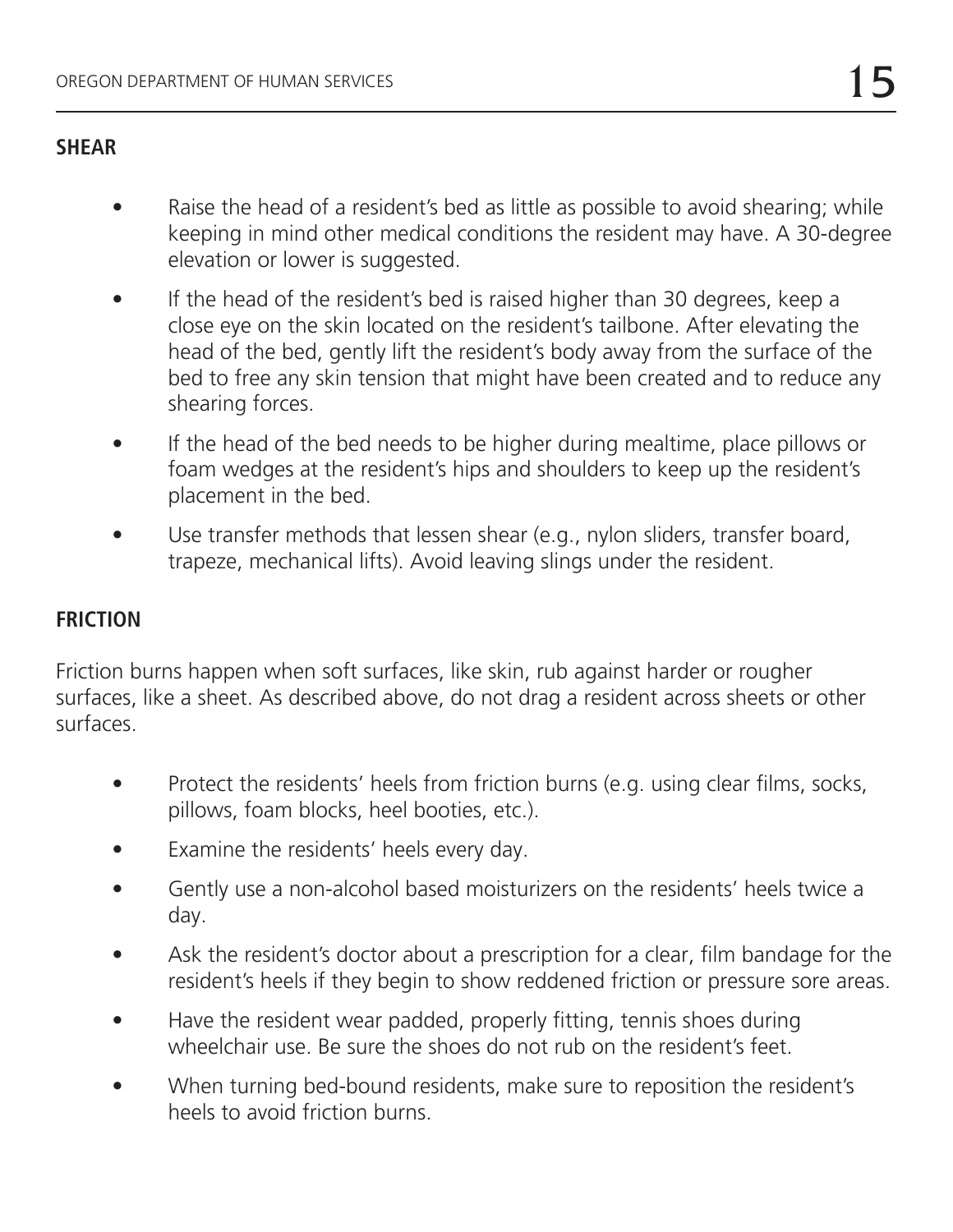- Many residents have calluses on their feet and hands, but be aware of *new calluses*. New calluses may be revealing that the resident is suffering from excess friction or pressure.
- Completely remove any pressure on the resident's heels when he or she is in bed. Support the length of the resident's legs with a pillow and allow his or her heels to drop over the end of the pillow.
- If needed, seek advice from an occupational therapist for heel positioning devices and ideas.
- Keep away from multiple layers of sheets, mattress pads, overlays, etc. as these will get in the way of the mattress' function to spread out the pressure from the resident's body.
- Never use donut-shaped cushions. These devices reduce blood flow to skin tissue and lead to skin damage.
- Avoid artificial **sheepskin** mattress pads for pressure reduction. They do not work.
- Call an occupational therapist to carry out a seating assessment on any household furniture or wheelchairs your resident may be using.
- Consult the resident's health care provider about a preventative or therapeutic pressure management mattress/seat cushion, if needed.
- Keep the resident's skin clean and dry (free of sweat, wound drainage, urine, and feces). Moisture of any kind can cause chafing of the skin. Extended wetness can lead to the loss of layers of skin, resulting in a pressure sore. Reduce drying, cracking and extra moisture.
- Gently clean (don't scrub) the resident's skin at the time of soiling with a pHbalanced cleanser (e.g., Dove, Basis or Oil of Olay) and *warm* (not hot) water. *Pat* (don't rub) *the skin dry.*
- Stay away from all cleansers that can dry the skin, such as harsh soaps or alcohol-based products. Soaps that can be used on a baby's skin are fine. Read the product's label to discover what ingredients go into that product. If alcohol is one of the ingredients in a product, it will be listed on the label.
- Stay away from using talcum powder on the resident's skin, because it can promote the growth of yeast on the skin. Talcum powder can also "cake up," keeping moisture in and leading to skin breakdown.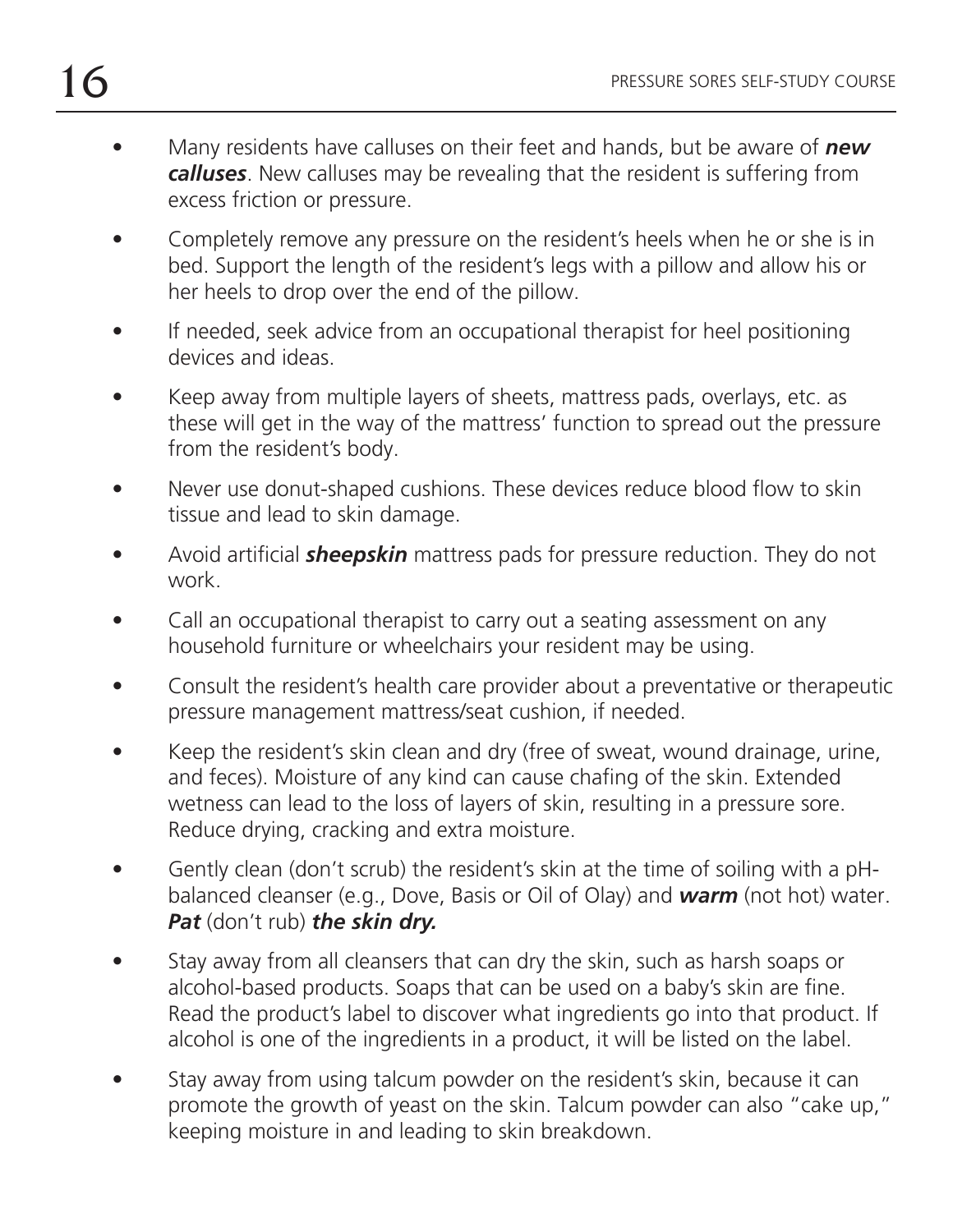- Use mattress pads and disposable briefs that are absorbent, to wick incontinence moisture away from the skin.
- If the resident is often wet due to dripping urine, use a light petroleum-based ointment on his or her skin, to block the urine from sitting on his or her skin. Check the resident's incontinence briefs regularly.
- If the resident is incontinent from both stool and urine combined, check the resident's incontinence briefs and skin at regular times throughout the day. Put a protective ointment on the resident's skin under the briefs.
- If the resident is incontinent of urine take that resident to the toilet on a regular schedule.
- Do not rub or massage a resident's skin, particularly over red or bony areas of the resident's body.
- Be aware that band-aids can cause a buildup of moisture around the wound that you are trying to protect. Moisture delays healing.
- Keep an eye on older residents' skin folds. Watch for redness or open wounds that can take place deep within the fold. Clean the folds carefully with a soft cloth and change pads and briefs often to keep the skin dry. If needed, use antifungal powder in folds. Remember to check those folds that are less obvious to the eye.
- *3. Keep the residents' skin moisturized.* Remain aware of the residents' exposure to dry, cold weather and gently use non-alcohol based lotion to keep his or her skin lightly moisturized. Examples of good moisturizers are Aquaphor and Eucerin. Very dry skin can become weak, therefore becoming more and more defenseless to pressure sore development.
- **4. Provide good nutrition.** To keep the residents' skin healthy, provide a wellbalanced diet that includes an assortment of foods from all the different food groups (e.g., dairy, meats, fruits and vegetables (fresh if possible), grains/breads, and liquids). If a resident has a pressure sore, the health care provider or registered dietitian will want to look at increasing his or her intake of the following foods as they help to promote healing:
	- » Protein (lean meats, dairy foods, beans);
	- » Carbohydrates (breads, cereals);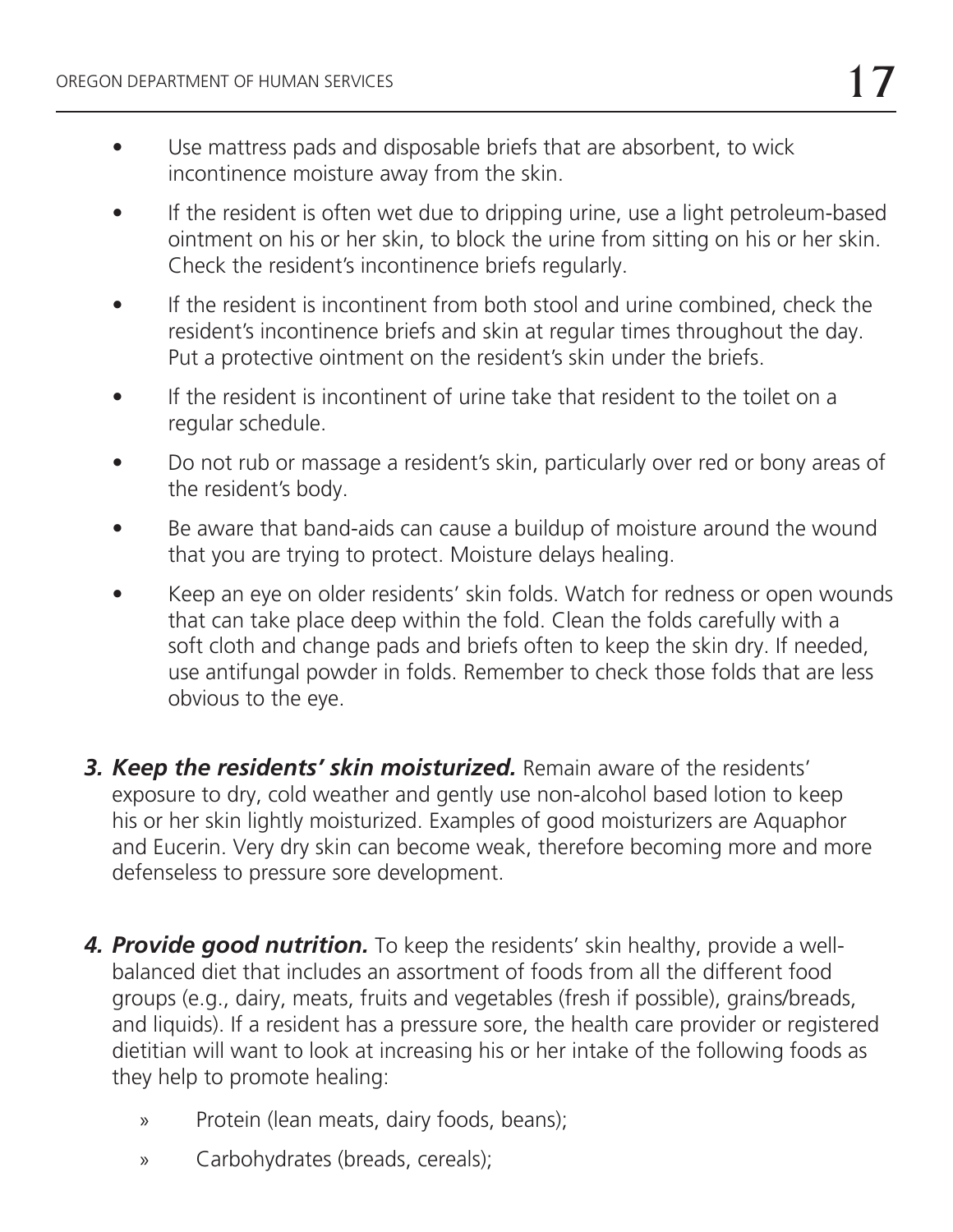- » Vitamin A (liver, whole milk, colorful fruits and vegetables);
- » Vitamin C (oranges, grapefruits, strawberries, tomatoes, sweet red peppers, broccoli, potatoes);
- » Vitamin E (vegetable oils, nuts, green leafy vegetables, fortified cereals);
- » Zinc (oysters, red meat, poultry, beans, nuts, whole grains, fortified breakfast cereals, dairy products); and
- » Iron (meats, fish, poultry, lentils, beans). Extra iron may be needed if your resident is anemic and the doctor will need to provide an order for that.



*Good nutrition is important because it helps the body heal. A resident who does not eat enough calories, including protein and other nutrients, won't be able to heal, no matter how hard the care provider works to prevent/treat pressure sores.*

A registered dietitian can design an eating plan that will supply the nutrients that residents need. Even if a resident does not have much of an appetite, it is still important for that resident to get enough calories, protein, vitamins and minerals. These suggestions may also help:

- » Try offering smaller meals with less time in between them.
- » If the resident never seems to feel hungry, try feeding him or her on a schedule, versus using his or her feelings of hunger to control when he or she eats.
- » Take advantage of the time during the day that residents feel their best. Many people are most hungry in the morning, when they are rested. Fix a bit larger meal at that time if the resident tends to be hungrier then.
- » Limit liquids during meals. Liquids can fill a resident up and prevent him or her from eating higher calorie foods. Liquid, particularly water, is important to the body, so don't limit the resident's drinking of water or other liquids overall, just have him or her drink the chosen liquid 30-60 minutes after eating his or her meal(s). Liquids help keep the skin soft and flexible.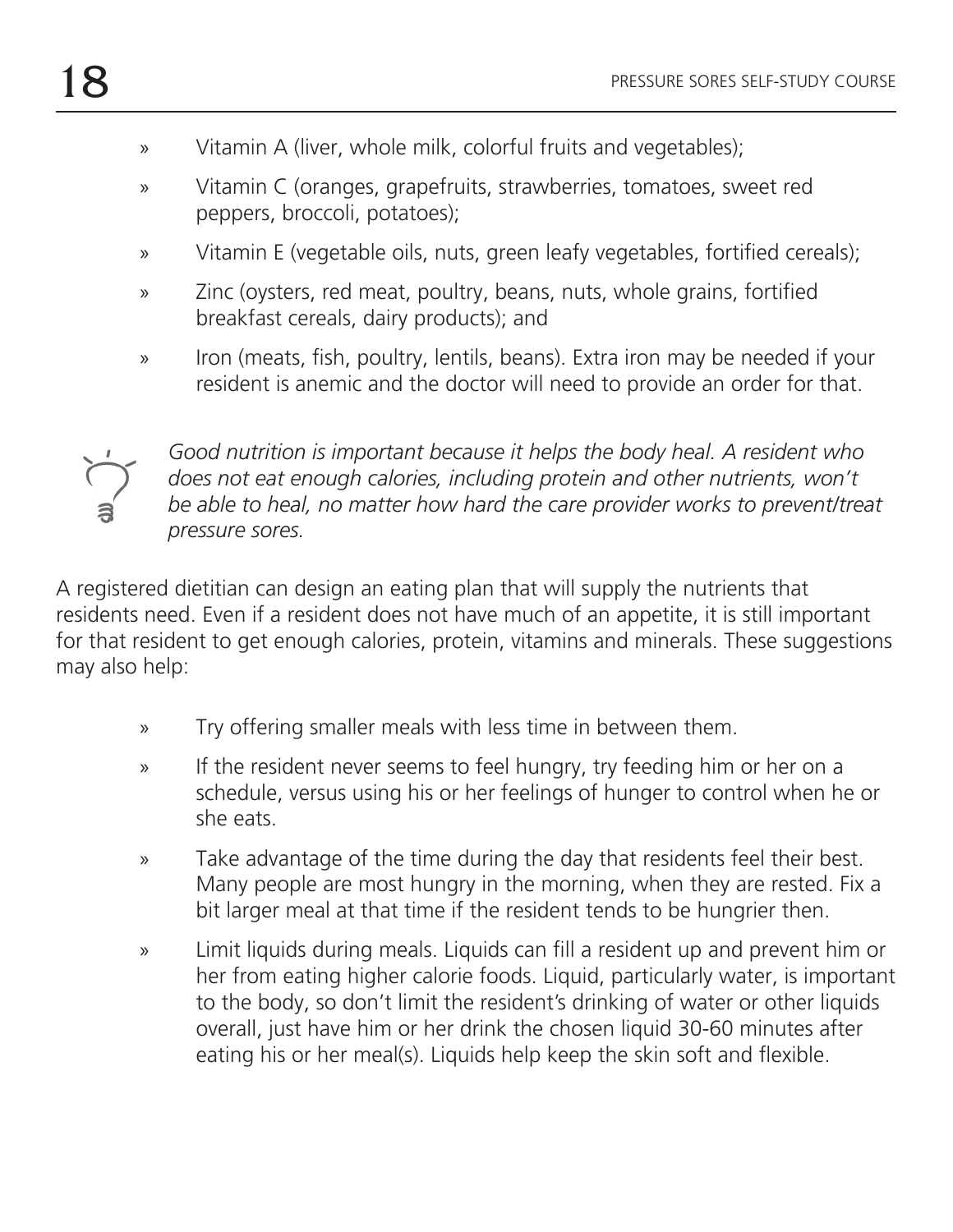- » Talk with a registered dietitian or speech therapist for residents who have trouble swallowing. Ask about healthy soups and supplemental nutrition drinks. High-calorie liquids such as milkshakes might be interesting to the residents as well.
- » Think about protein substitutes for residents who do not want to eat meat. Offer cottage cheese, peanut butter, yogurt or custards to the residents. Beans and nuts are good sources of protein, but they may be hard to digest for some residents.
- » Don't rush the residents' meals and provide assistance during meals if any residents need it. Poor nutrition has been linked to the development of pressure sores, so we want to make mealtime pleasing to all residents, if possible.
- » A resident who time and again eats less than ¾ of each of his/her meals may benefit from a nutritional supplement such as Ensure, Boost, Carnation Instant Breakfast or Resource. Check with the resident's health care provider or registered dietitian to ensure the correct type is ordered.
- » Offer liquids to residents when you go into their rooms to turn or reposition them, or while administering medications, etc. A cup of some type of liquid (e.g., tea, broth, cocoa) might taste good to the residents while they are watching a movie or working on a puzzle or craft, for example. You might also offer healthy snacks at this time, such as a cup of cottage cheese with peaches in it, or a small bowl of warm cooked apples with a bit of cinnamon mixed in.
- » Make sure the residents' teeth are in good condition and that any dentures fit properly. If the residents' teeth are decayed, the resident may not feel like eating. Also, if the resident wears dentures, be sure to clean them often and check them to make sure they fit correctly. After teeth are removed, the bones under the gums change and this will go on over time, so that dentures that used to fit will become loose as time goes by.
- » Be sure to keep resident preferences and special needs in mind. If a resident does not like a certain food, he or she may not want to eat it. That is okay. If the resident needs a special diet, such as a low salt or diabetic diet, talk with a dietitian at the hospital, so you can provide the diet that the resident needs while still providing healthy, well-balanced and pleasing food for the resident.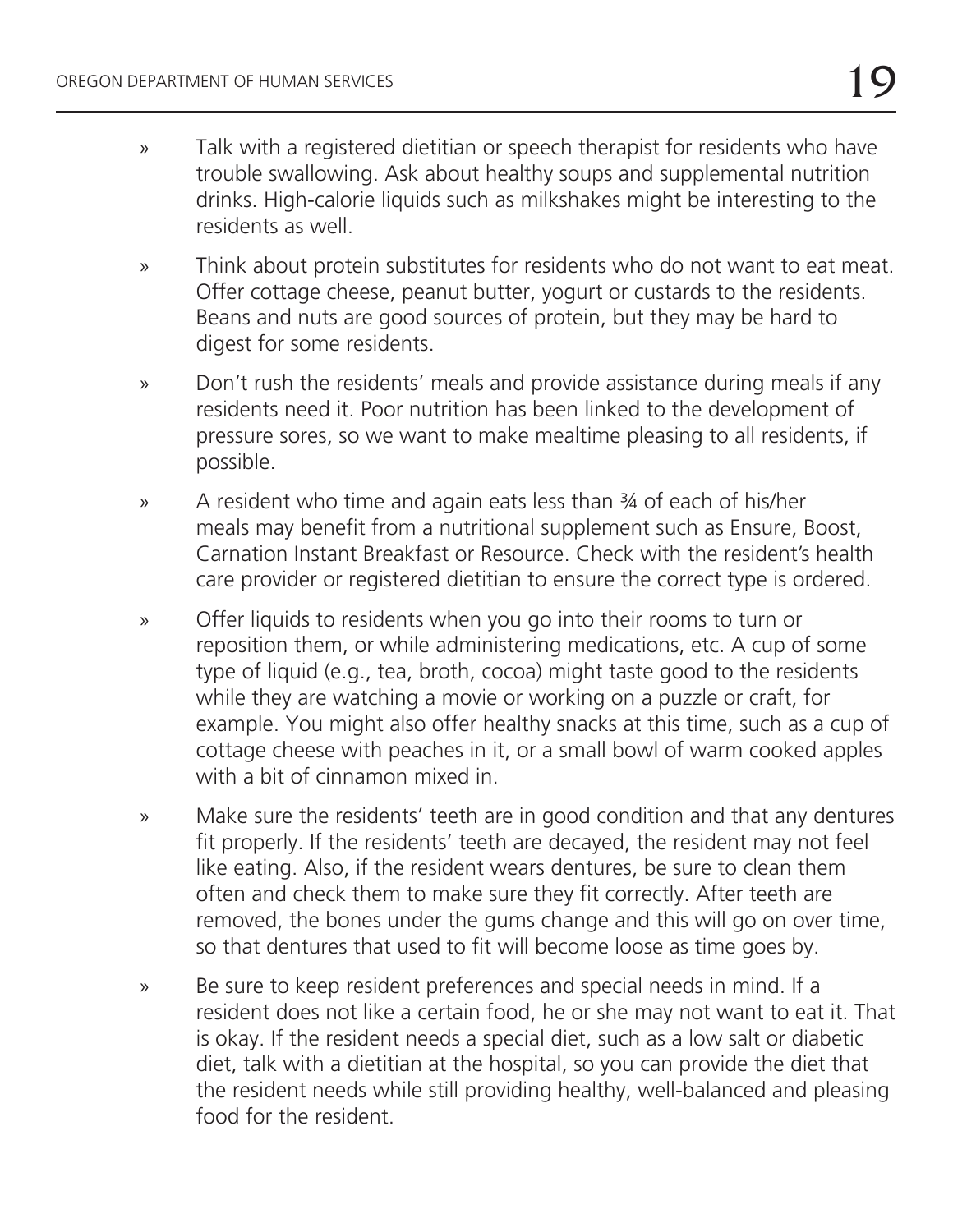- **5. Keep the resident(s) active.** One of the best ways to help the residents lower their risk of developing pressure sores is to help them continue to or better their ability to move around. A resident who is able to move around by him or herself should be encouraged to continue to move from the bed to a chair and to stand and walk. Residents who are bed-bound can profit from gentle exercises that move arms, legs, feet, head, etc. Check with a therapist (physical, occupational or recreational) at your local hospital or clinic for tips on a variety of gentle movements and how to do them with the residents you have in your home.
- *6. Are the residents using the best equipment?* Does the equipment being used fit the resident(s) correctly? Here are some things you can check:
	- » *Wheelchair*  Does the wheelchair hold up the resident's back? Are the footrests the right height? Is the resident using the best wheelchair cushion for his or her needs? Is the wheelchair the right size for the resident?
	- » *Bed* Is the resident sleeping on a good mattress? Is the mattress the right height from the ground so the resident is able to touch the floor with his or her feet when he or she tries to get up from the bed? Are the **bottom** sheets the right size for the bed? Do they fit tightly on top of the mattress? Are the *top* covers the right size for the bed? Are they big enough to cover the resident without being tucked in tightly around the mattress or the resident when he or she is in bed?
	- » *Leg bags*  Are the straps too tight on the resident's legs?
	- » **Splints/braces** Do the splints or braces fit the resident right? Is the resident's skin inspected after he or she wears a splint or brace?
- *7. Temperature* Severe temperatures call for extra caution in protecting a resident's skin:
	- Heat Burns can occur from heat, friction, chemicals or tape. Possible sources of burns include:
		- » Sunburn,
		- » Hot water, as in a bathtub or shower,
		- » Carrying hot foods or placing liquids on your lap, such as holding a bowl of soup on your lap while watching television,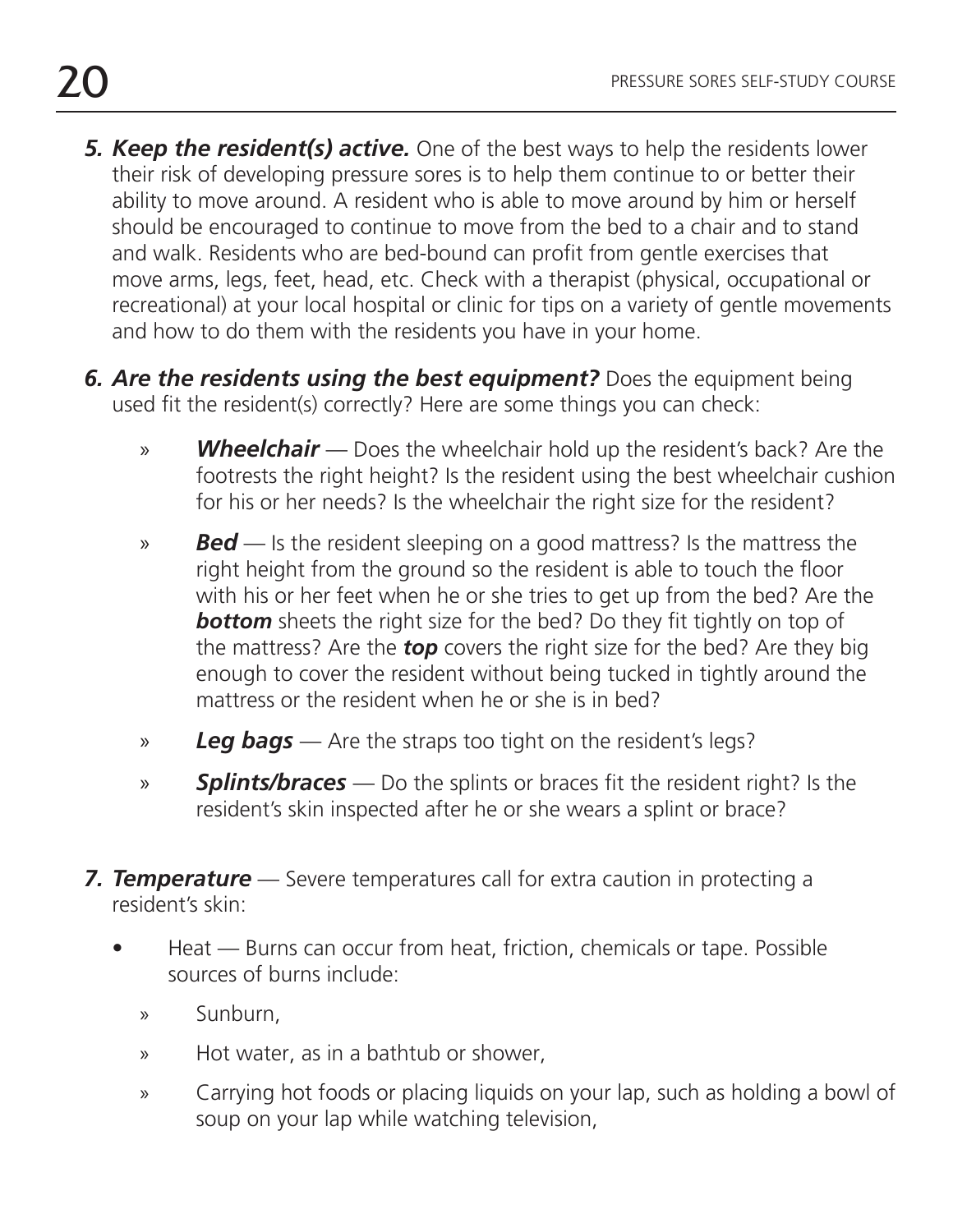- » The kitchen stove during the cooking process,
- » Picking up or touching hot foods or drinks, such as pizza or fried chicken,
- » Electrical appliances, such as hair dryers or irons, that get hot to the touch after being used for a while,
- » Electric blankets, hot water bottles or heating pads that can overheat and cause a burn to the skin if left on one area of the skin for too long a time,
- » Sunlamps that can burn the skin, similar to getting sunburned, if the person does not move from under the sunlamp for too long a time,
- » Cigarettes.

When riding in a car, keep the resident's feet away from the heat outlet and check vinyl-type seats before the resident sits on them, to make sure they aren't too hot. If you take the residents camping, for example, protect their feet by having them sit a safe distance from the campfire.

- **Fever** The stress on a person's skin can change with the higher body temperatures caused by fevers. Check the resident's skin carefully when he or she is sick or has a fever.
- **Cold** Be sure to remind residents to dress warmly when they go outside in the winter, to prevent frostbite. Dressing in layers of clothing will provide extra warmth. Ice packs are also a source of frostbite if they are not used correctly. Do not set frozen foods, like a frosty bowl of ice cream, on a resident's lap.
- 8. A resident's clothing should fit properly. If clothing is too loose it can form wrinkles that put pressure on a resident's skin when he or she is sitting down. If clothing is too tight, it can slow down a resident's blood circulation. Pressure causing poor blood circulation, followed by pressure sores, can also come from unlikely origins. For example, residents who are wheelchair- or bed-bound should not sit on rivets and/or the thick seams of denim and other heavy fabrics used for the resident's pants or shoes. In general, make sure to carefully check a resident's skin after he or she wears new shoes or clothing.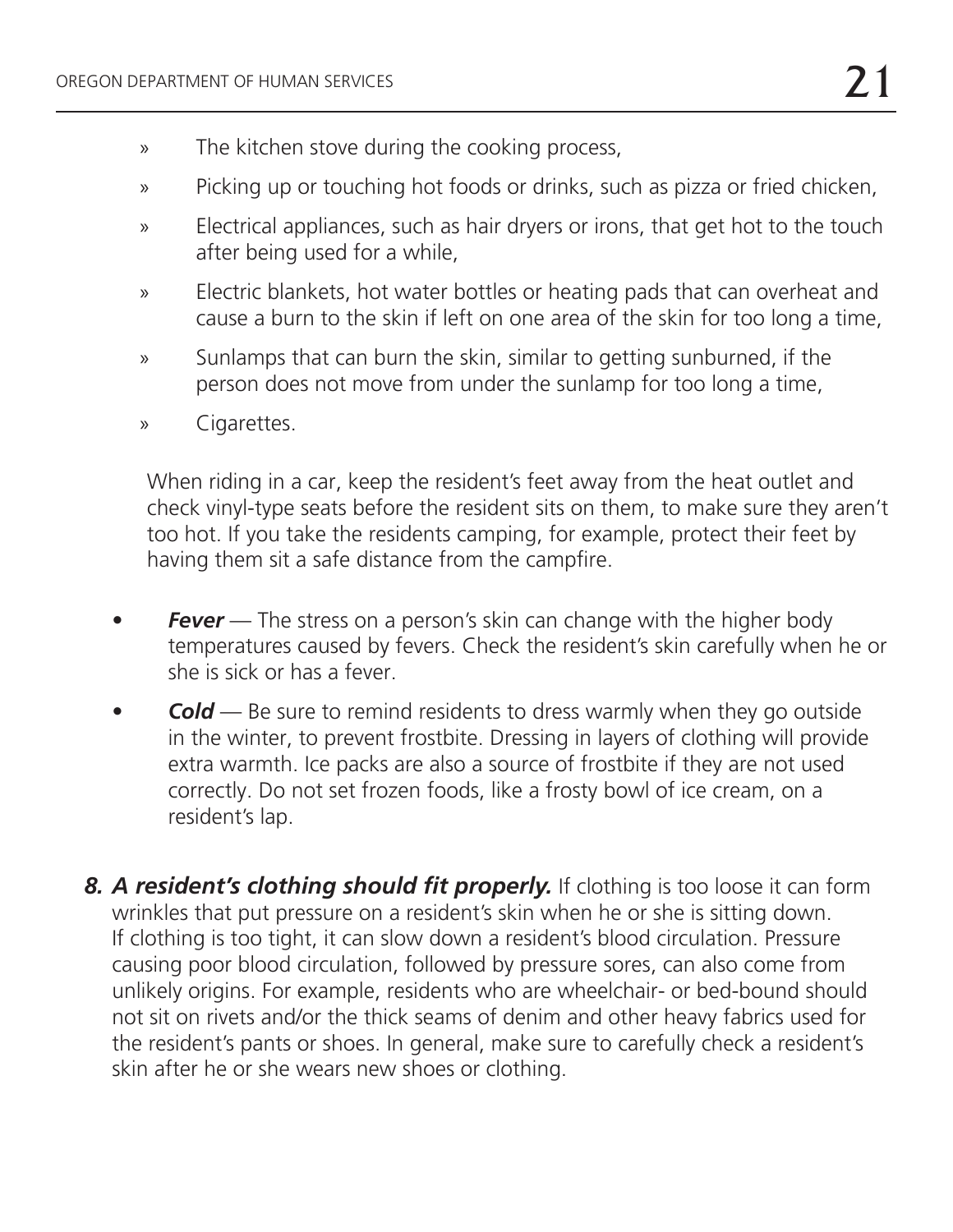- *9. Other issues* that can lead to pressure sores are:
	- » *Smoking*: Smokers are at higher risk for pressure sores than non-smokers because nicotine causes blood vessels to reduce in size, slowing blood circulation and reducing the amount of oxygen in the blood. This limits blood, oxygen and nutrients from flowing through the body as needed. Smokers often develop sores, in general, that are more serious and slower to heal than nonsmokers
	- » *Edema*, or swelling, is caused by fluid build-up in parts of the body, such as hands, feet and legs. These body parts are involved because they are located below heart level and are not moved as often as needed. Skin in these areas becomes thin, lighter in color, and more easily injured if the person's circulation is poor. Often raising the person's legs and hands during the day; doing regular range of motion (ROM) or stretching exercises with the doctor's approval; and/or wearing compression stockings can help to prevent edema.
	- » *Anemia* is a decline in red blood cells. Oxygen is required for healthy skin and it is carried to the skin (and other parts of the body) inside red blood cells. If the number of red blood cells reduces, less oxygen will be carried to the skin, and those skin cells may then become unhealthy or even die. A resident with anemia should make an appointment to see his or her doctor or nurse practitioner.
	- » *Vascular disease* is a narrowing of the blood vessels, often caused by diabetes, smoking, high blood pressure, or high levels of cholesterol. Vascular disease leads to less blood flow to the skin, which then leads to unhealthy and/or dying skin cells.
	- » *Medications* such as sedatives and hypnotics often make a resident overly sleepy. This can reduce the resident's ability to move around independently. Medications given for pain may cause a person to stay in a position that is more comfortable for them. The urge to move helps us remove the pressure on certain parts of our bodies. Without the constant urge to move, pressure builds and skin can become damaged. Nonsteroidal anti-inflammatory drugs also reduce pain and slow down the body's ability to heal a pressure-induced injury, such as a pressure sore.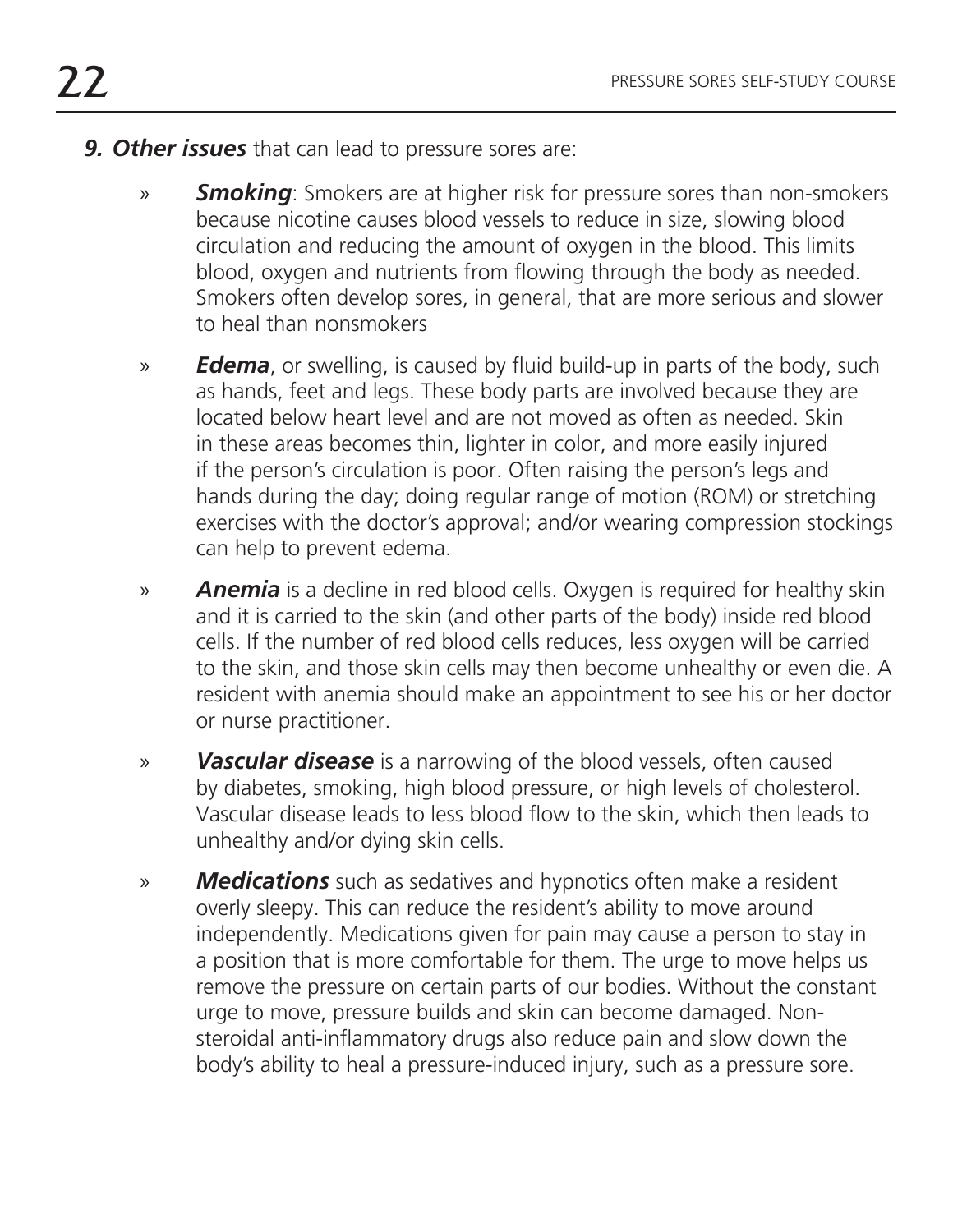

*If you notice that a resident has, or is developing, a pressure sore, call the resident's doctor or nurse practitioner right away.*

## **What to tell the resident's doctor or nurse practitioner**

Inform him or her of what you have noticed, including:

- Location of the sore: Where is the sore located on the resident's body?
- What it looks like: Is it red? Is it swollen? Are the edges one color and the center of the sore another color?
- Is the sore warmer than the surrounding skin?
- How big is the sore in inches? Give size in inches for both length and width.
- Does the sore smell?
- Is the skin on the sore broken? Is the sore draining?
- Does the sore look infected?
- Does the resident have a fever?



*The purpose of treatment is to heal the pressure sore and reduce harm to both the area around the sore and the resident's overall health.*

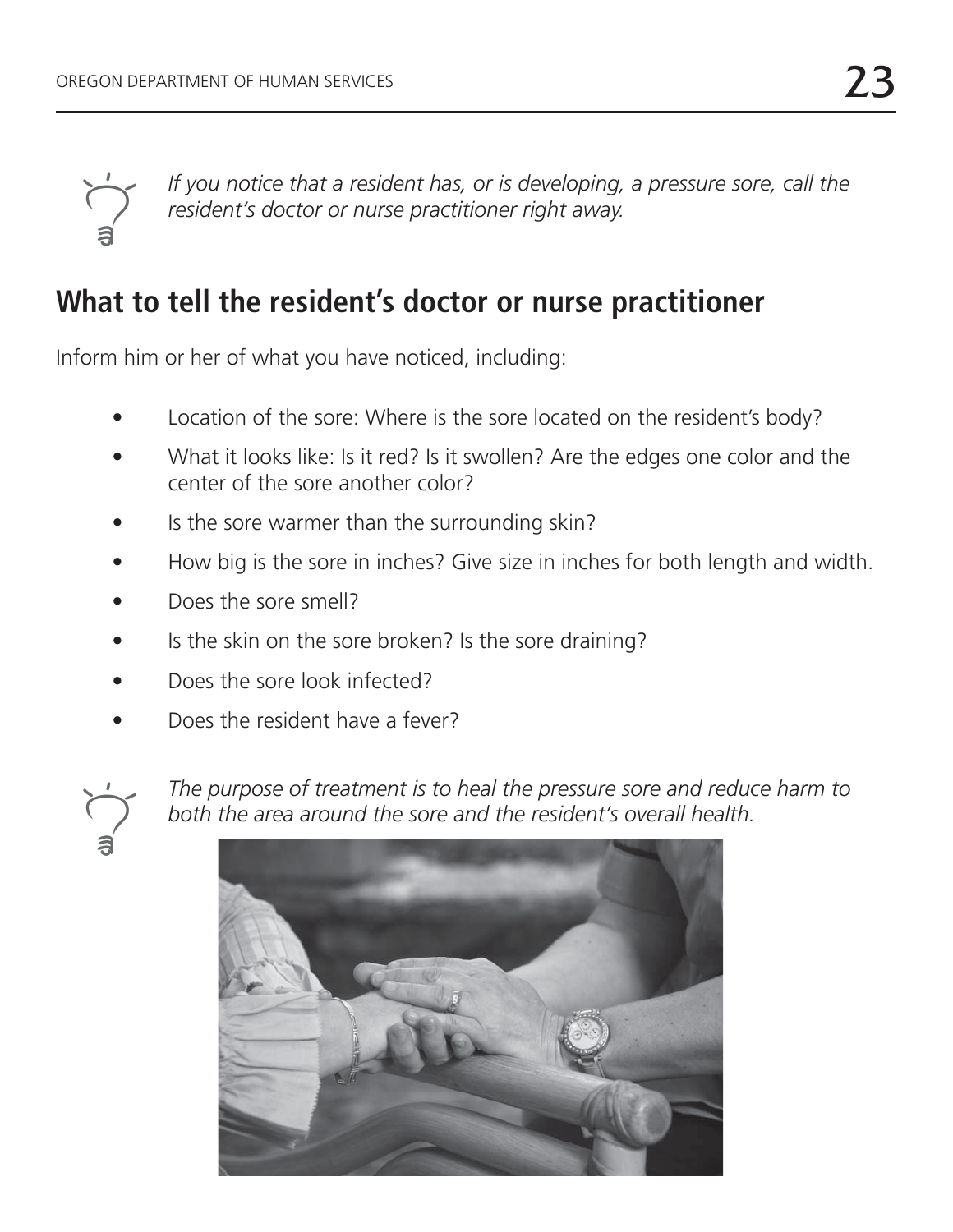## **Treatment of pressure sores**

Treatment focuses on keeping the pressure sore from getting worse and on making the skin healthy again. The caregiver's role in the treatment of pressure sores is to:

- Follow the doctor's or nurse practitioner's instructions;
- Remove pressure on the area of the pressure sore by changing the resident's position often;
- Wash your hands with antibacterial soap first and then provide care to the resident. All cleansers for the pressure sore itself will be ordered by the doctor or nurse practitioner. Do *NOT* handle the pressure sore yourself without delegation from a contract nurse.

*Note*: Do not use antiseptics, such as hydrogen peroxide or iodine, on pressure sores or other types of open wounds. These products can further damage the skin, kill new skin and slow healing in general.

- If you are delegated by a contract nurse to do any wound care, be sure to handle the pressure sore area with great care. Pressure sores are usually painful, but not everyone will talk about feelings of pain;
- Make sure the resident eats a well-balanced diet, to help his or her skin heal. Protein is needed for growth and repair of body cells and helps the body fight infection. Include 2-3 servings of high protein foods each day, such as: meat, fish, poultry, eggs, dairy products, dried beans and peas, tofu, nuts and nut butters;
- If you have any concerns with the resident's ability to eat or with what foods to prepare, call a registered dietician for suggestions;
- Keep healthy skin dry and clean to prevent pressure sores; and
- Keep the resident's bed and clothing dry and clean.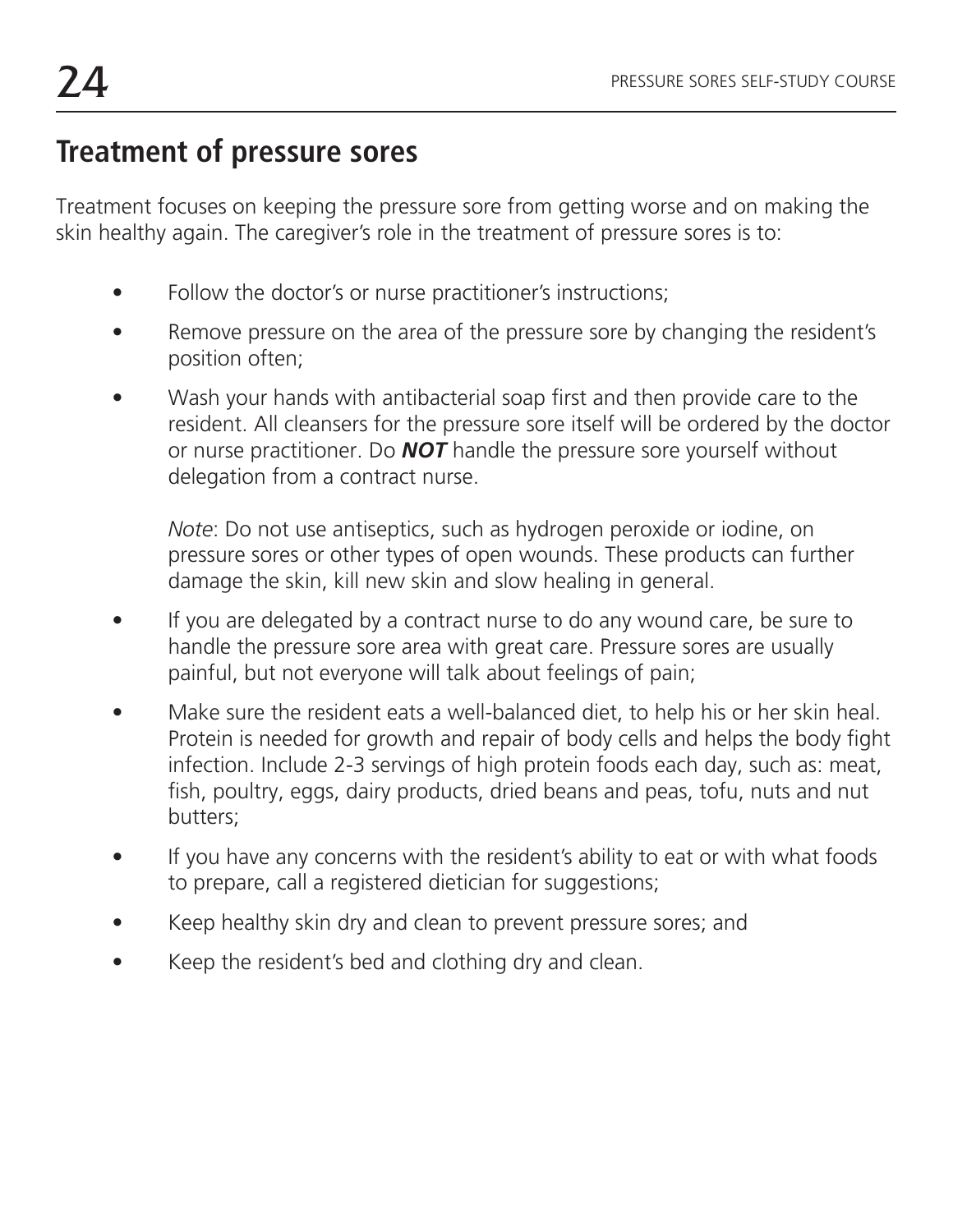## **Healing times**

Many factors go into the healing time of a pressure sore, including how serious the sore was to begin with, the type of treatment used on the sore, and the location on the person's body where the pressure sore was found. Also involved in the healing time are the person's age, general health, diet and ability to move him or herself without help. According to Aetna's Inteli-Health group, there is a very good chance that a Stage II pressure sore will heal within one to six weeks in a fairly healthy older person who eats well and is able to move. Stage III and Stage IV pressure sores may take six weeks to three months to heal in this same type of person. Often, however, pressure sores can take longer to heal because the people who have them may not be able to move unaided, they may have poor health, or they may be uninterested or unable to eat. Thirty percent of Stage II pressure sores, 50 percent of Stage III pressure sores, and 70 percent of Stage IV pressure sores take longer than six months to heal. Imagine the complications that can take place with a severe pressure sore that remains open for more than six months. Imagine the pain that person is continually in. Six months is a very long time.

Pressure sores can also become an on-going problem for continually ill people who have multiple risk factors, such as incontinence, the inability to move and circulatory problems. For this group, the fight against pressure sores can seem insurmountable.

# **Complications**

Pressure sores that become infected heal more slowly and can spread a dangerous infection to the rest of your body. If you notice any of the signs of infection listed below, be sure to call the resident's doctor or nurse practitioner *immediately*.

- The resident develops a fever and/or chills;
- The resident feels an out-of-the-ordinary increase in the pain or swelling of the sore;
- The pressure sore develops increased redness, warmth, or black areas within the sore;
- The pressure sore begins to smell and/or develops yellow or greenish drainage; or
- The pressure sore is not showing progress in healing after several weeks of treatment.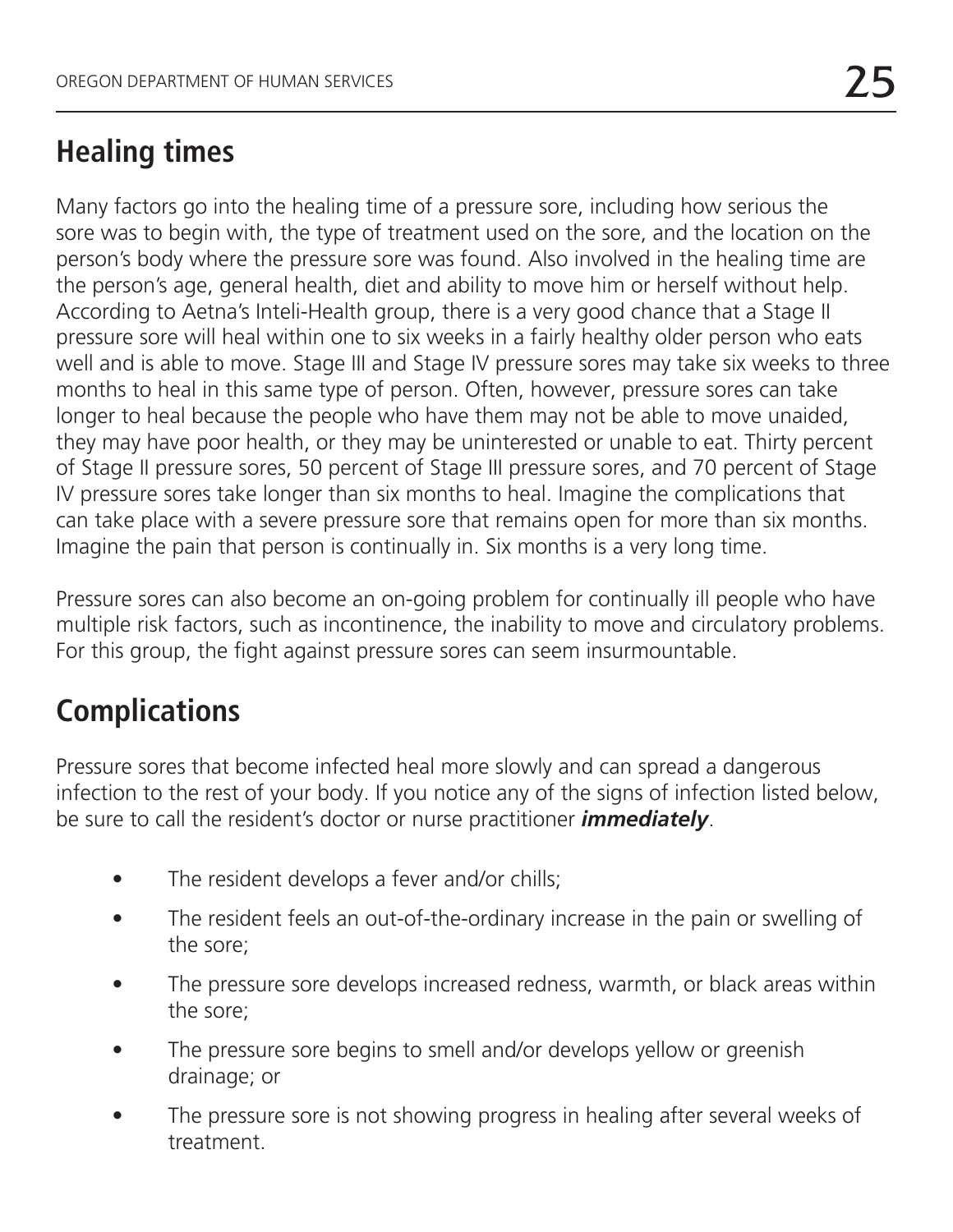Signs that the infection may have spread beyond the original sore itself include the following symptoms:

- Fever or chills;
- Mental uncertainty or difficulty concentrating;
- A rapid heartbeat; and/or
- Weakness.

Pressure sores can lead to serious, even life-threatening complications, such as blood poisoning (septicemia). Pressure sores can also lead to bone infections and bacterial infections that may resist normal antibiotics.

## **Documentation of sores and treatment**

The resident's progress notes should explain:

- The sore, the date you first saw it, what it looked and felt like, the location of the sore on the resident's body, the size of the sore (how wide and how long), etc;
- The date the resident was taken to the doctor for treatment, explain what that treatment involved, who provided the treatment, and how often the pressure sore was treated;
- Changes (good or bad) that you noticed in the sore after treatment began; and
- Care that you gave to the resident to improve that person's healing (e.g., nutrition, incontinence care, repositioning, etc).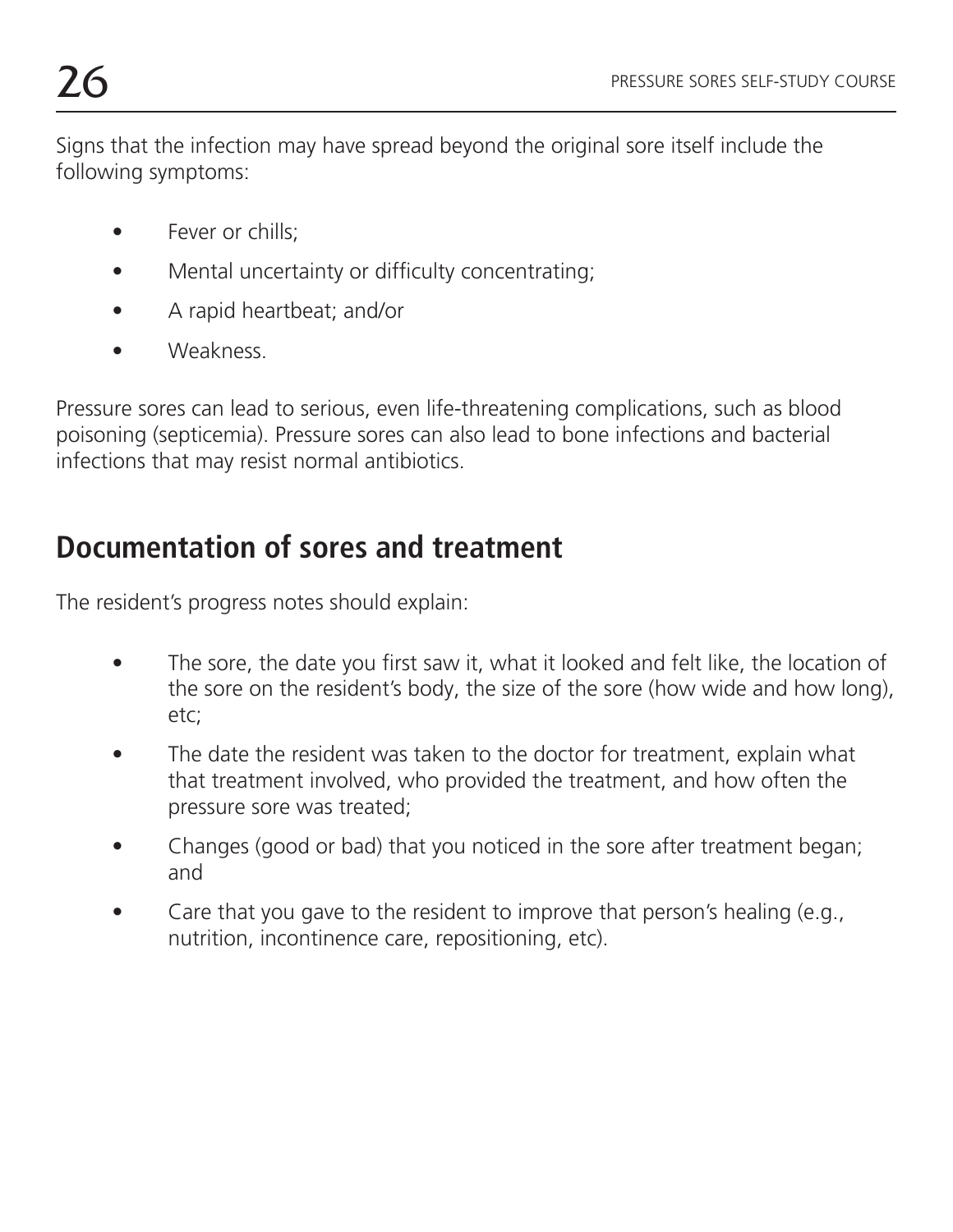### **Screening tips relating to pressure sores**

As a care provider, you have an important responsibility in the prevention of pressure sores. The first step toward prevention takes place during your pre-admission screening. Ask the potential resident, his or her family, preceding caregivers, or the case manager to supply you with the following information before you decide whether or not to admit the person:

- 1. Has the person had a pressure sore in the past? A history of pressure sores is often a sign of future pressure sores.
- 2. Is the person able to get up and walk? Can the person change position by him- or herself? People who are unable to walk or change the position of their body by themselves are at higher risk for pressure sore development. These people take extra caregiving time and energy because they have to be repositioned frequently in order to prevent pressure sores from occurring.
- 3. Is the person incontinent of bowel and/or bladder? The existence of urine and feces on the skin raises the risk of developing pressure sores.
- 4. Does the person eat his or her meals or snacks completely? People who eat well have healthier skin and are better at resisting pressure sore development. If they do develop a pressure sore; they heal faster.

# **Conclusion**

Pressure sores can be prevented in most residents. A strong effort of quality, well-timed repositioning by care providers, high-quality nutrition and quick discovery of any reddened areas can lessen the number and significance of most pressure sores. This effort will pay off in better health for the residents.